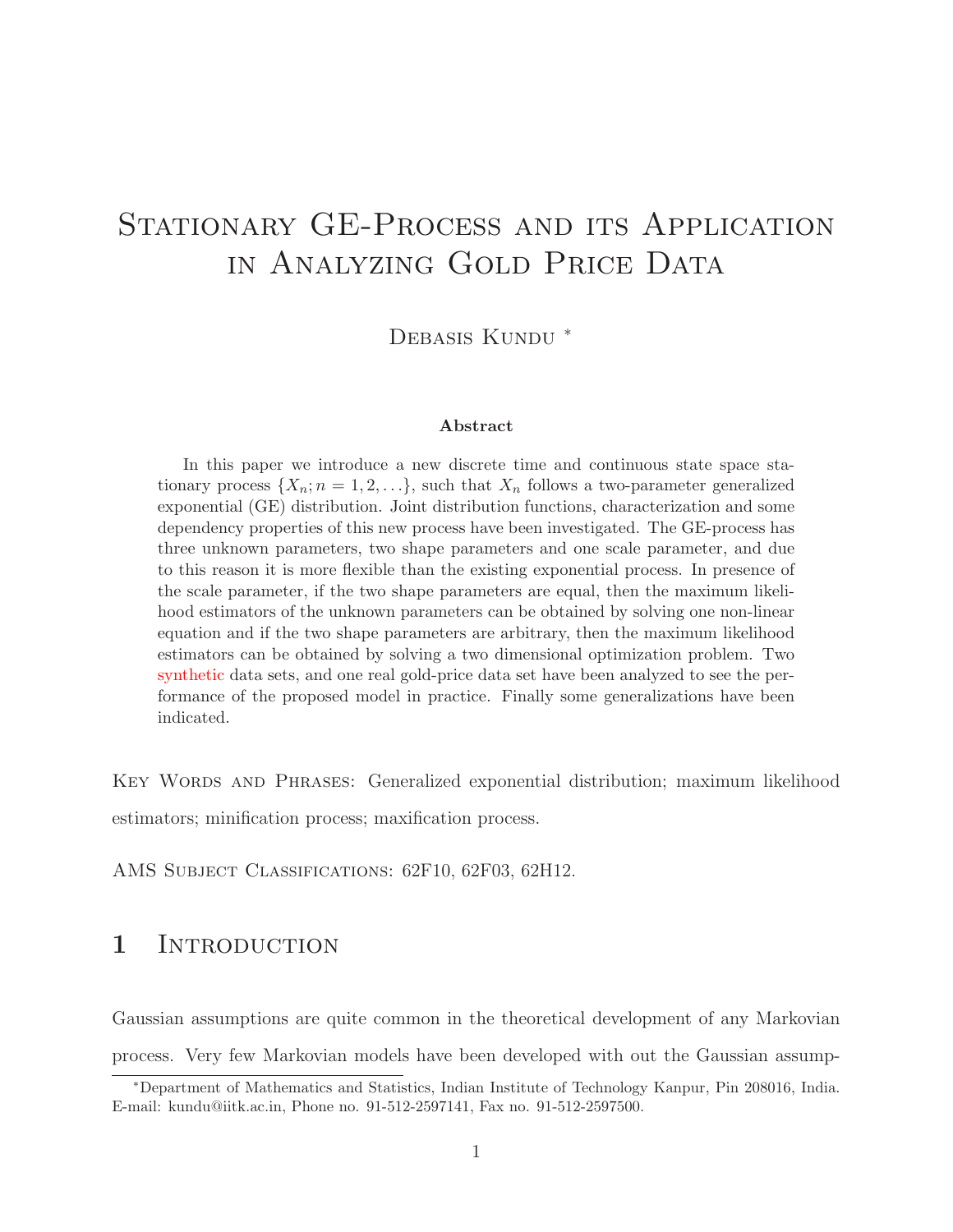tions. If the data indicate any non-Gaussian behavior, the usual method is to attempt to remove the skewness of the data by taking suitable transformation, and then use the Gaussian process to the transformed data. Although, it has been criticized severely in the literature. Nelson [17] as well as Granger and Andersen [6] correctly pointed out that quite often the transformed economic data are no where near Gaussian. It may not be very surprising, because Weiss [21] showed that if  $\{X_t\}$  is a stationary process, and  $f(\cdot)$  is a one-to-one function, then  $Y_t = f(X_t)$  is time reversible if and only if  $\{X_t\}$  is time reversible. Therefore, it is immediate that a process cannot be transformed to a time reversible Gaussian process unless the process itself is time reversible.

Due to this reason, several non-Gaussian processes have been introduced and studied quite extensively in the literature. For example, stationary exponential process by Tavares [20], Weibull and gamma processes by Sim [19] Logistic process by Arnold [2], Pareto process by Arnold and Hallet [4], see also Arnold [3], semi-Pareto process by Pillai [18], Marshall-Olkin bivariate Weibull processes by Jose, Risti´c and Joseph [11], generalized Weibull process by Jayakumar and Girish Babu [10] and see the references cited therein. In all these cases the emphasis is to develop a stationary process which has specific marginals. In most of the cases they have been developed using minification process of autoregressive sequences.

Recently, generalized exponential (GE) distribution has received a considerable amount of attention in the statistical literature. It is a positively skewed distribution, and it can be used quite effectively to analyze lifetime data as an alternative to the popular Weibull or gamma distributions. The aim of this paper is to develop a stationary process whose marginals are identically distributed GE distributions. The GE process has been obtained using the maxification process of moving average  $(MA)$  sequences. If we use the q-th order MA process, then a q-dependent sequence with  $GE$  marginals can be generated. It has been obtained quite naturally by using the property that the GE distribution is closed under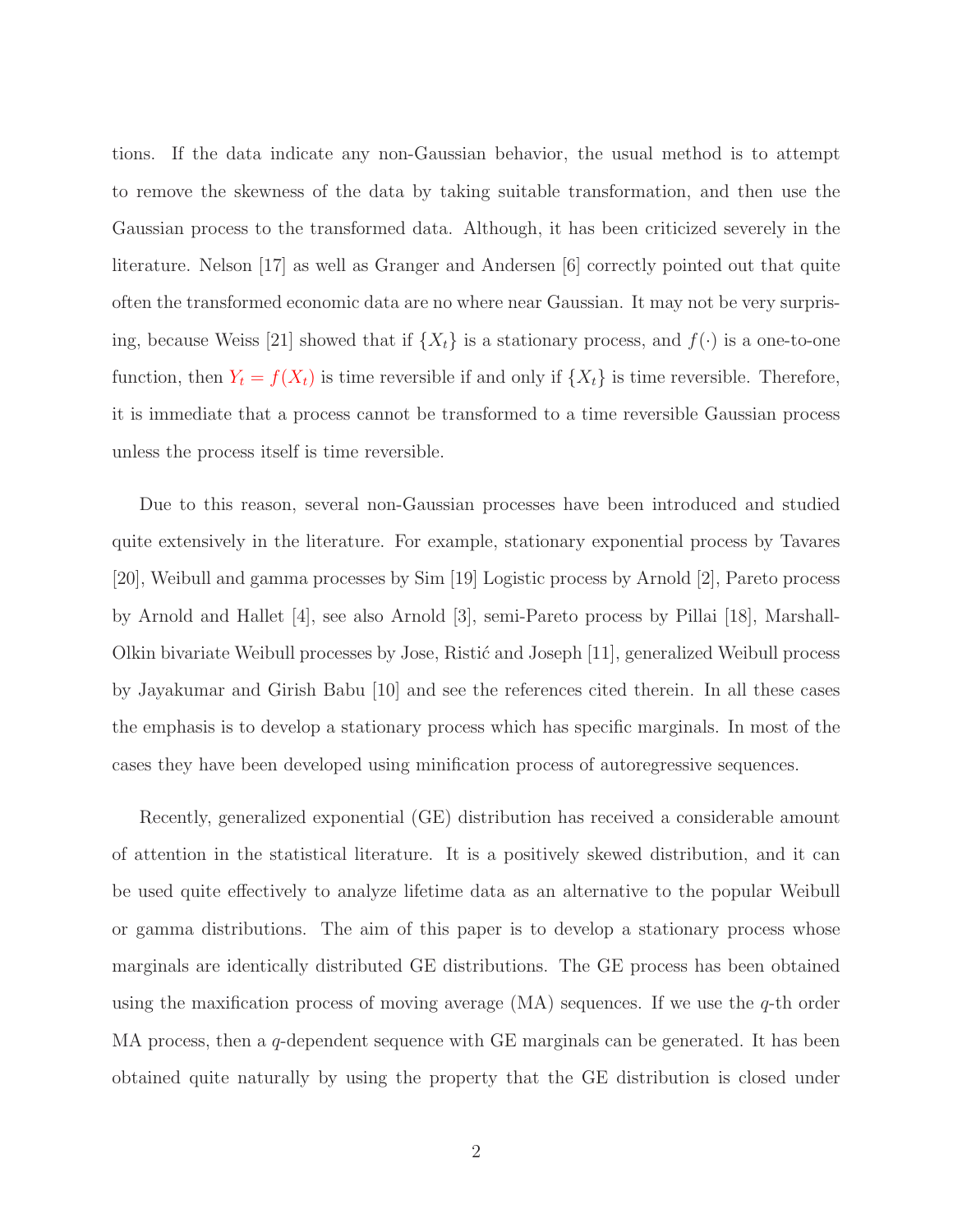maximization.

We study different properties of the GE process  $\{X_n; n = 1, 2, ...\}$ , when  $q = 1$ . The joint, marginal and conditional distributions have been obtained. Some characterizations and a mixture representation have been provided. The generation of the GE process is quite straight forward, hence simulation experiments can be performed quite conveniently. The distributions of the maximum and minimum of the GE process and also the probability mass function of the stopping time have been presented. The GE process has two shape parameters and one scale parameter. When the two shape parameters are equal, then the joint distribution of  $X_n$  and  $X_{n+1}$  has a very convenient copula structure, hence several dependency properties and also dependency measures can be easily obtained. We have provided some dependency properties of the proposed GE process, and also provided different dependency measures of the process.

The estimation of the unknown parameters is an important issue in a real data analysis problem. The GE process has three unknown parameters. The most natural estimators will be the maximum likelihood estimators. If the two shape parameters are same, the maximum likelihood estimators (MLEs) can be obtained by solving one non-linear equation. Although, we could not prove it theoretically, it is observed from the profile likelihood function plot, that the MLEs exist and they are unique. If the two shape parameters are not equal, the maximum likelihood estimators can be obtained by solving a two dimensional optimization problem. In this case also, from the contour plot, it is observed that the MLEs exist and they are unique. We have analyzed two synthetic data sets, and one gold-price data set to show how the proposed model behaves in practice. Finally we propose some generalizations and open problems.

The main contribution of this paper is to introduce stationary GE process and derive several of its properties. Although, Weibull and gamma processes have been discussed in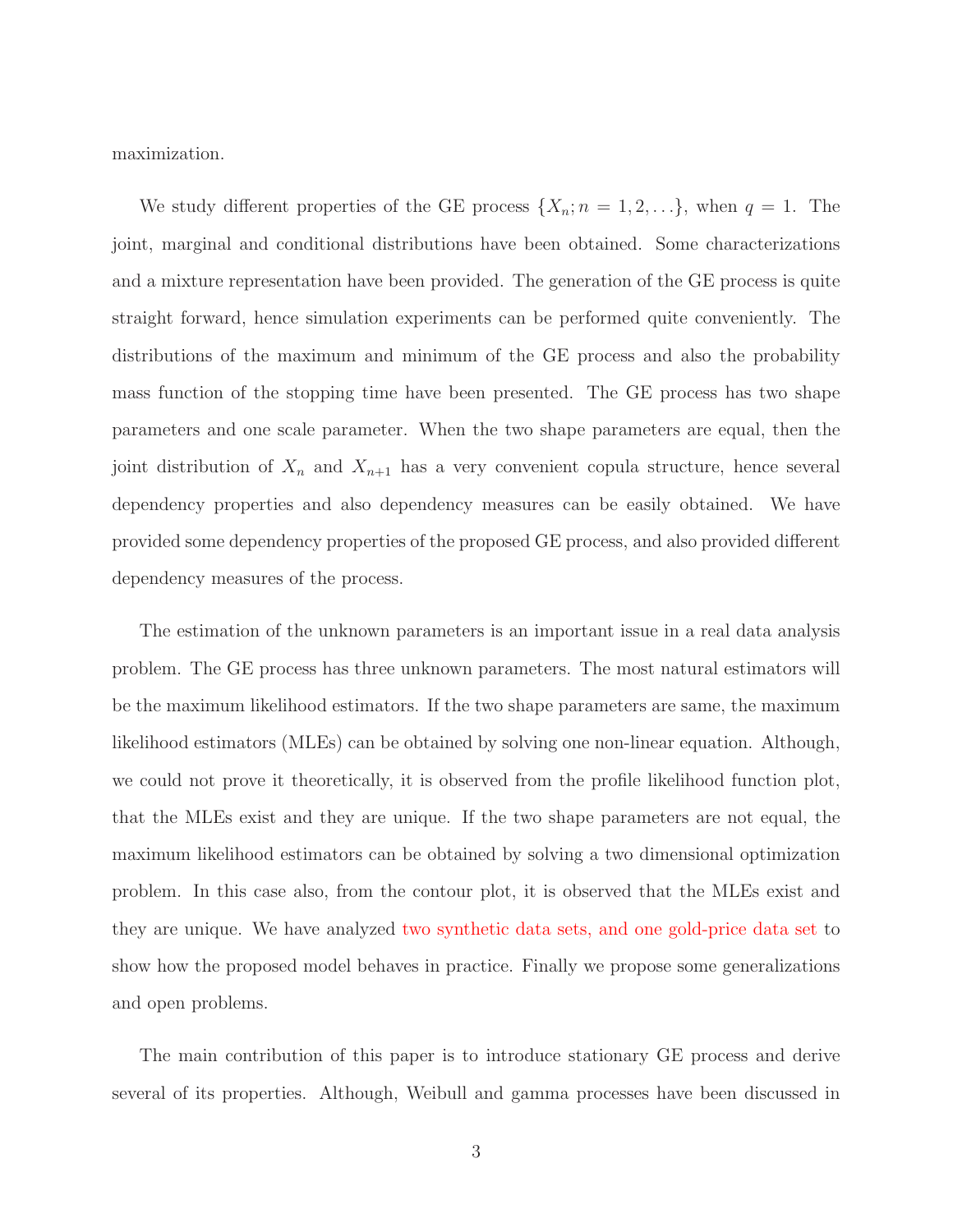the literature quite extensively, the same is not true in case of GE process, although, GE distribution becomes very popular in the last two decades. Another important contribution is the estimation of the unknown parameters of the proposed GE process. Although, Weibull and GE processes have been discussed quite extensively, no where the estimation procedures have been proposed. Similar estimation procedures what we have used here, can be used for Weibull and gamma processes also.

The rest of the paper is organized as follows. In Section 2, we briefly describe the GE distribution. The stationary GE process is proposed in Section 3 and its several properties have been presented. The maximum likelihood estimators are described in Section 4. The analyses of two synthetic data sets and one gold price data set are presented in Section 5 and Section 6, respectively. Some generalizations and open problems are indicated in Section 7.

#### 2 GE DISTRIBUTION: A BRIEF REVIEW

The generalized exponential distribution was originally introduced by Gupta and Kundu [7] as a special case of the exponentiated Weibull distribution of Mudholkar and Srivastava [14]. The two-parameter GE distribution has the following cumulative distribution function  $(CDF);$ 

$$
F_{GE}(t; \alpha, \lambda) = \left(1 - e^{-\lambda t}\right)^{\alpha}; \quad t > 0,
$$
\n<sup>(1)</sup>

and 0, otherwise. Here,  $\alpha$  and  $\lambda$  are the shape and scale parameters, respectively. The corresponding probability density function (PDF) becomes;

$$
f_{GE}(t; \alpha, \lambda) = \alpha \lambda e^{-\lambda t} \left( 1 - e^{-\lambda t} \right)^{\alpha - 1}; \quad t > 0,
$$
\n<sup>(2)</sup>

and 0, otherwise. A GE random variable with the CDF  $(1)$  and PDF  $(2)$  will be denoted by  $GE(\alpha, \lambda)$ , and if  $\lambda = 1$ , it will be denoted by  $GE(\alpha)$ . For a  $GE(\alpha)$  random variable the corresponding PDF and CDF will be denoted by  $f_{GE}(t; \alpha)$  and  $F_{GE}(t; \alpha)$ , respectively.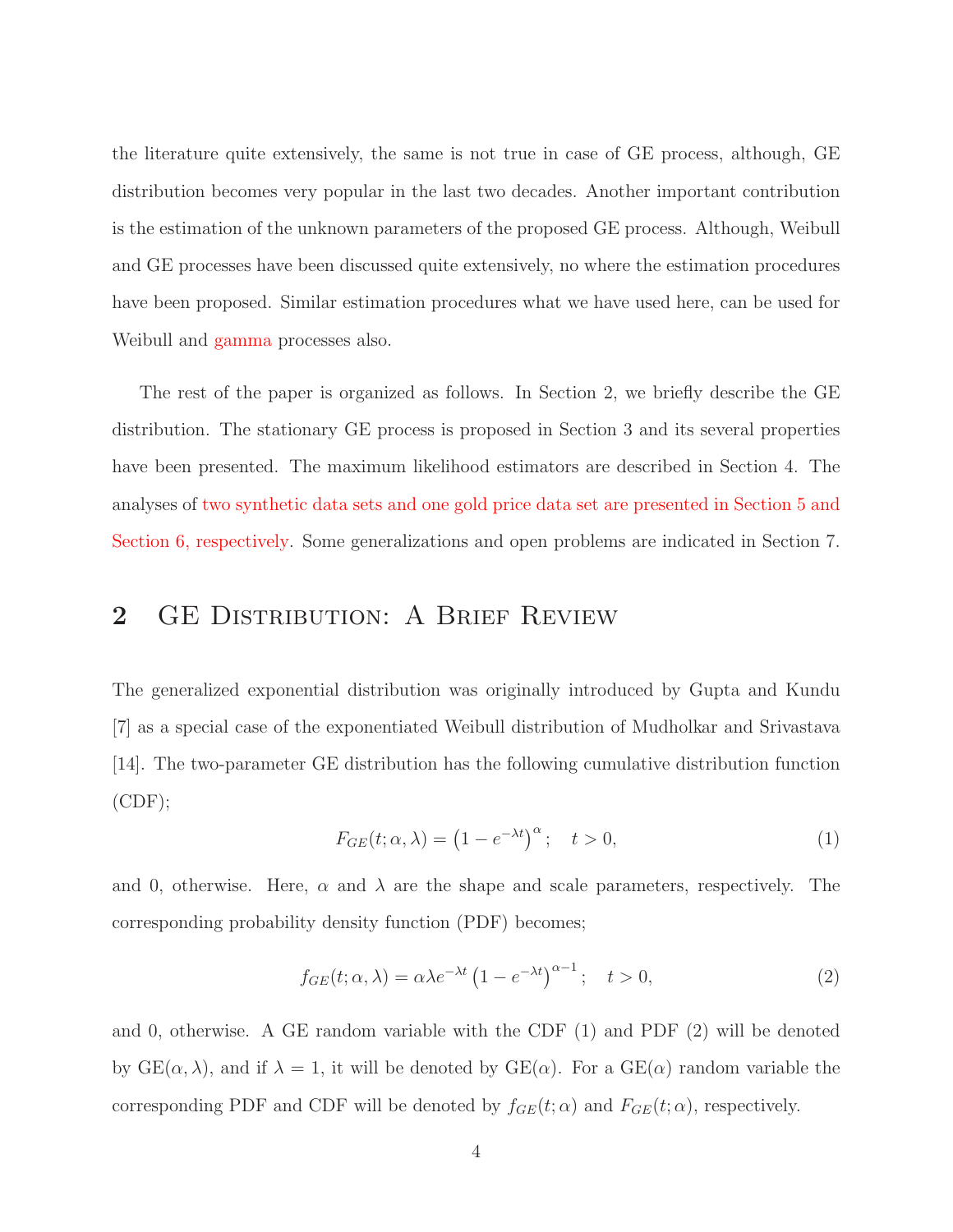It is immediate that when  $\alpha = 1$ , the GE distribution becomes an exponential distribution. Hence, the GE distribution is an extension of the exponential distribution, similar to the Weibull and gamma distributions but in different ways. It has been observed that the shapes of the PDF and hazard functions of a GE distributions are quite similar to the Weibull and gamma distributions. The hazard function of a GE distribution can be an increasing, decreasing or constant depending on the shape parameter. Since the CDF of a GE distribution is in compact form, hence, the generation of a random sample from a GE distribution is quite straight forward. The GE distribution is closed under maximum and it can be used quite effectively in place of gamma or Weibull distribution for data analysis purposes.

Different moments, order statistics, record values, various estimation procedures, closeness with other distributions like Weibull, gamma, log-normal, have been investigated by several authors. It is observed that the GE distribution is close to a gamma distribution than to a Weibull distribution. Interested readers are referred to the review articles by Gupta and Kundu [8], Nadarajah [15], Al-Hussaini and Ahsanullah [1] and see the references cited therein.

# 3 GE Process and its Properties

In this section first we define a stationary Markov process  $\{X_n\}$ , so that  $X_n$  follows a GE distribution and will investigate its several properties.

DEFINITION: Let  $U_0, U_1, \ldots$  be a sequence of independent and identically distributed (i.i.d.) Uniform  $(0, 1)$  random variables. For  $\alpha_0 > 0$  and  $\alpha_1 > 0$ , let us define a new sequence of random variables

$$
X_n = \max\{-\ln(1 - U_n^{\frac{1}{\alpha_0}}), -\ln(1 - U_{n-1}^{\frac{1}{\alpha_1}})\}.
$$
\n(3)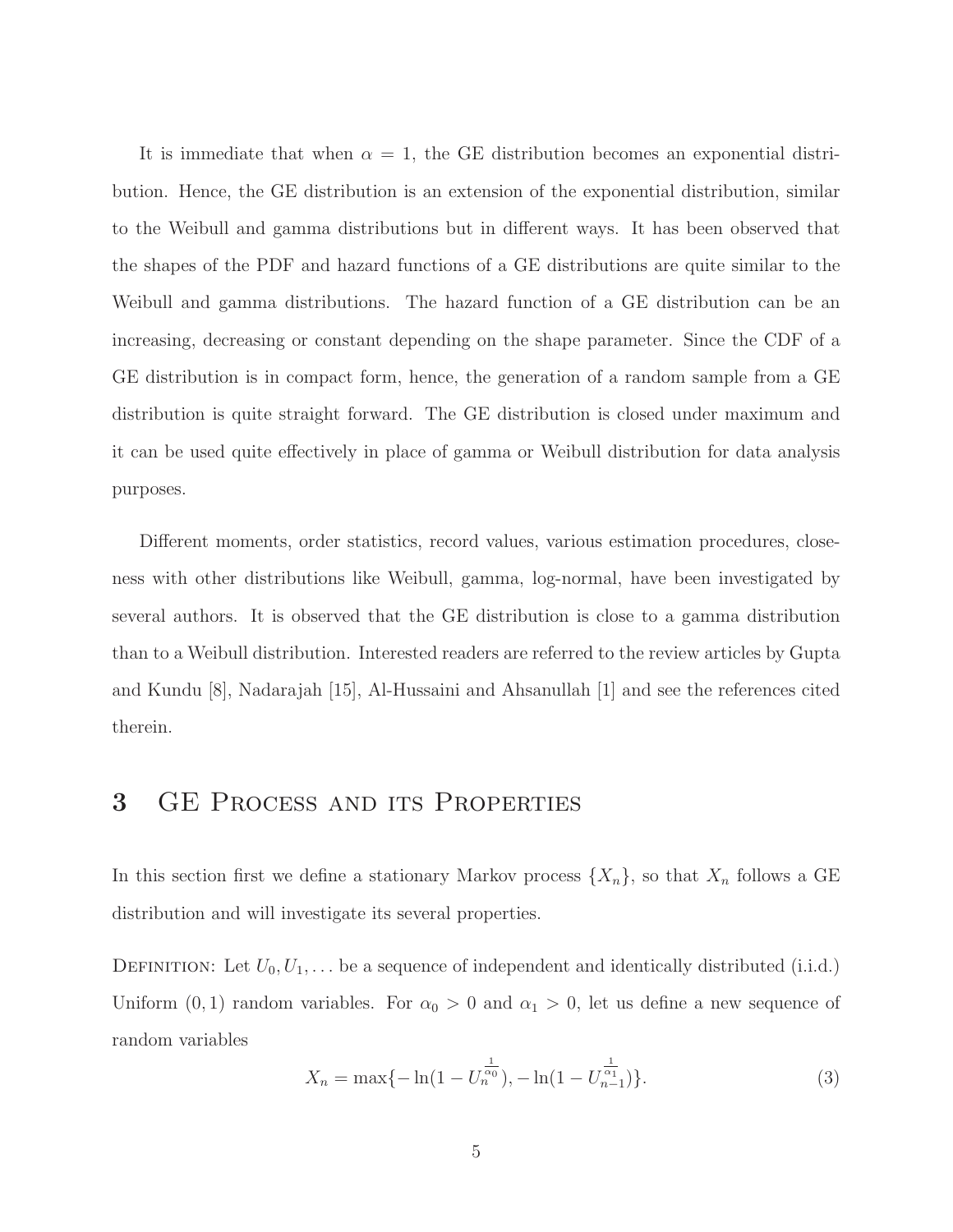Then the sequence of random variables  $\{X_n\}$  is called a GE process.

From the definition of the GE process, it is very easy to generate random samples from a stationary GE process with a given  $\alpha_0$  and  $\alpha_1$ . We first generate random samples from  $U(0, 1)$ , and then by the required transformation, we can generate  $\{X_n\}$ . The following Theorem provides the justification of the name GE process. It shows that the marginals follow GE distribution, and it is a stationary process.

THEOREM 1: If the sequence of random variables  $\{X_n\}$  is as defined in (3), then

- (a)  $\{X_n\}$  is a stationary Markov process.
- (b)  $\{X_n\}$  follows  $GE(\alpha_0 + \alpha_1)$ .

PROOF: Part (a) is trivial.

To prove part (b), note that

$$
P(X_n \le x) = P\left[-\ln(1 - U_n^{\frac{1}{\alpha_0}}) \le x, -\ln(1 - U_{n-1}^{\frac{1}{\alpha_1}}) \le x\right]
$$
  
= 
$$
P\left[U_n \le (1 - e^{-x})^{\alpha_0}, U_{n-1} \le (1 - e^{-x})^{\alpha_1}\right]
$$
  
= 
$$
(1 - e^{-x})^{\alpha_0 + \alpha_1}.
$$

|  |  | The following result characterizes the GE process. |  |  |  |
|--|--|----------------------------------------------------|--|--|--|
|--|--|----------------------------------------------------|--|--|--|

THEOREM 2: Suppose  $X_1 \sim \text{GE}(\alpha_0 + \alpha_1)$  and  $U_i$ s are i.i.d. random variables with an absolute continuous distribution function  $F(x)$  on  $(0, 1)$ . Then the process as defined in (3) is a strictly stationary Markov process if and only if  $U_i$ s are i.i.d.  $U(0, 1)$  random variables.

PROOF: 'If' part is trivial. To prove the 'only if' part, let us assume that  $F'(x) = f(x)$ , for  $x > 0$ . Then from the definition of (3), we have for all  $x \in (0, \infty)$ ,

$$
(1 - e^{-x})^{\alpha_0 + \alpha_1} = F((1 - e^{-x})^{\alpha_0})F((1 - e^{-x})^{\alpha_1}).
$$
\n(4)

П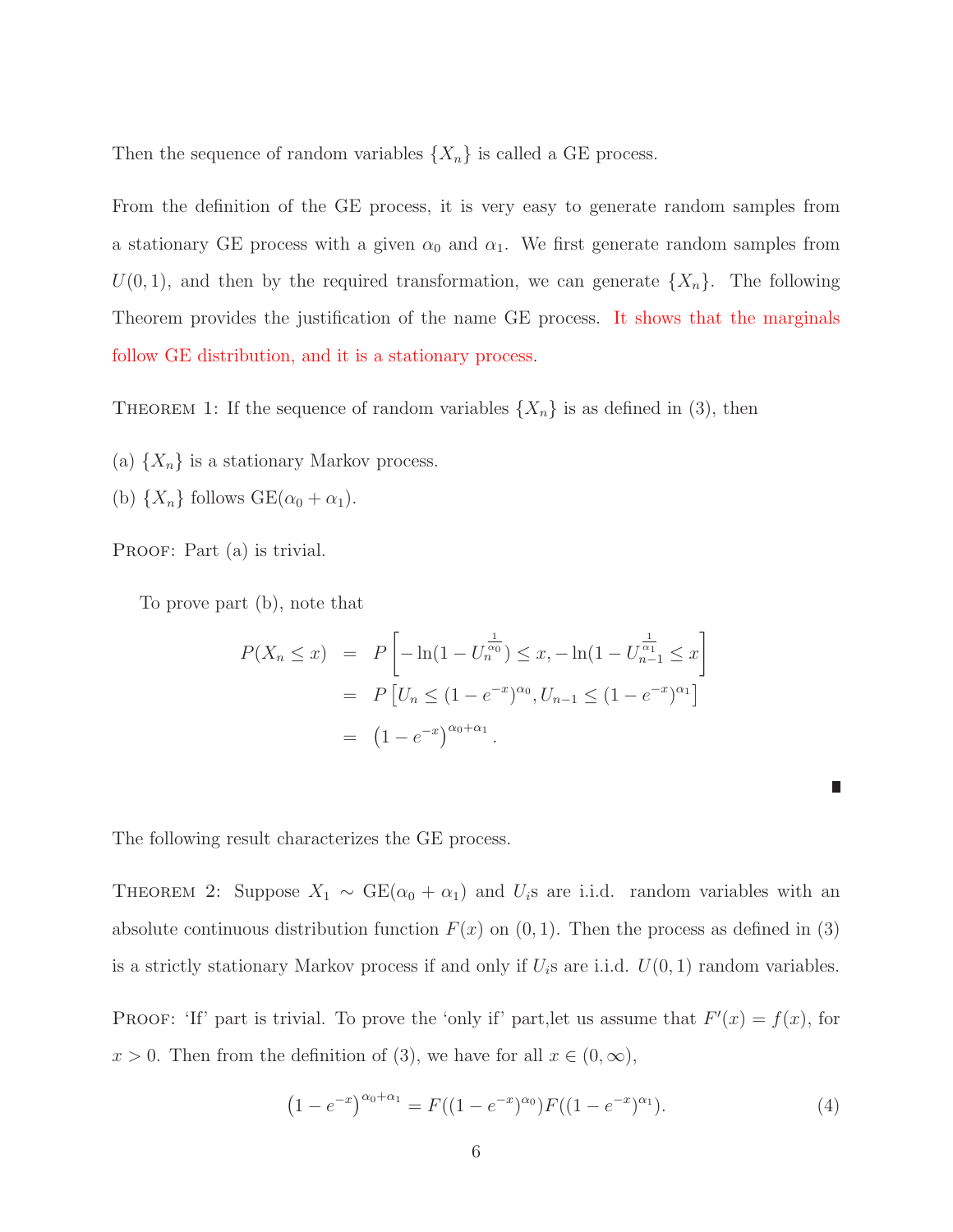Since, (4) is true for all  $x \in (0,\infty)$ , therefore, it can be written as

$$
y^{\alpha_0+\alpha_1} = F(y^{\alpha_0})F(y^{\alpha_1}) \quad \Leftrightarrow \quad \frac{F(y^{\alpha_0})}{y^{\alpha_0}} \times \frac{F(y^{\alpha_1})}{y^{\alpha_1}} = 1,\tag{5}
$$

for all  $y \in (0, 1)$ . Therefore, for all  $\alpha > 0$  and for all  $y \in (0, 1)$ ,

$$
\frac{F(y^{\alpha})}{y^{\alpha}} = 1, \Rightarrow F(y) = y.
$$

The following result provides the joint distribution of  $X_n$  and  $X_{n+m}$ , for  $m \geq 1$ .

THEOREM 3: If the sequence of random variables  $\{X_n\}$  is defined as in (3), then the joint distribution of  $X_n$  and  $X_{n+m}$ ,  $F_{X_n,X_{n+m}} = P(X_n \le x, X_{n+m} \le y)$  is

$$
F_{X_n, X_{n+m}}(x, y) = \begin{cases} (1 - e^{-x})^{\alpha_0 + \alpha_1} (1 - e^{-y})^{\alpha_0 + \alpha_1} & \text{if } m \ge 2\\ (1 - e^{-x})^{\alpha_1} (1 - e^{-y})^{\alpha_0} g(x, y) & \text{if } m = 1, \end{cases}
$$
(6)

where  $g(x, y) = \min\{(1 - e^{-x})^{\alpha_0}, (1 - e^{-y})^{\alpha_0}\}.$ 

**PROOF:** It mainly follows from the definition and considering the two cases  $m = 1$  and  $m \geq 2$ , separately.

It immediately follows from Theorem 3 that  $X_n$  and  $X_{n+m}$  are independently distributed if  $m > 1$ , otherwise they are dependent. Now first we would like to study some dependency properties of  $X_n$  and  $X_{n+1}$ . The joint distribution function of  $X_n$  and  $X_{n+1}$  can be written as

$$
F_{X_n, X_{n+1}}(x, y) = \begin{cases} (1 - e^{-x})^{\alpha_0 + \alpha_1} (1 - e^{-y})^{\alpha_0} & \text{if } (1 - e^{-x})^{\alpha_0} \le (1 - e^{-y})^{\alpha_1} \\ (1 - e^{-x})^{\alpha_1} (1 - e^{-y})^{\alpha_0 + \alpha_1} & \text{if } (1 - e^{-x})^{\alpha_0} \ge (1 - e^{-y})^{\alpha_1}. \end{cases} (7)
$$

Since  $F_{X_n}(x) = (1 - e^{-x})^{\alpha_0 + \alpha_1}$  and  $F_{X_{n+1}}(y) = (1 - e^{-y})^{\alpha_0 + \alpha_1}$ , it is immediate that for all  $x > 0, y > 0,$ 

$$
F_{X_n, X_{n+1}}(x, y) \ge F_{X_n}(x) F_{X_{n+1}}(y). \tag{8}
$$

Hence,  $X_n$  and  $X_{n+1}$  are positive quadrant dependent (PQD), therefore  $Cov(X_n, X_{n+1}) > 0$ . It can be easily verified from the definition that  $X_n$  and  $X_{n+1}$  has the total positivity of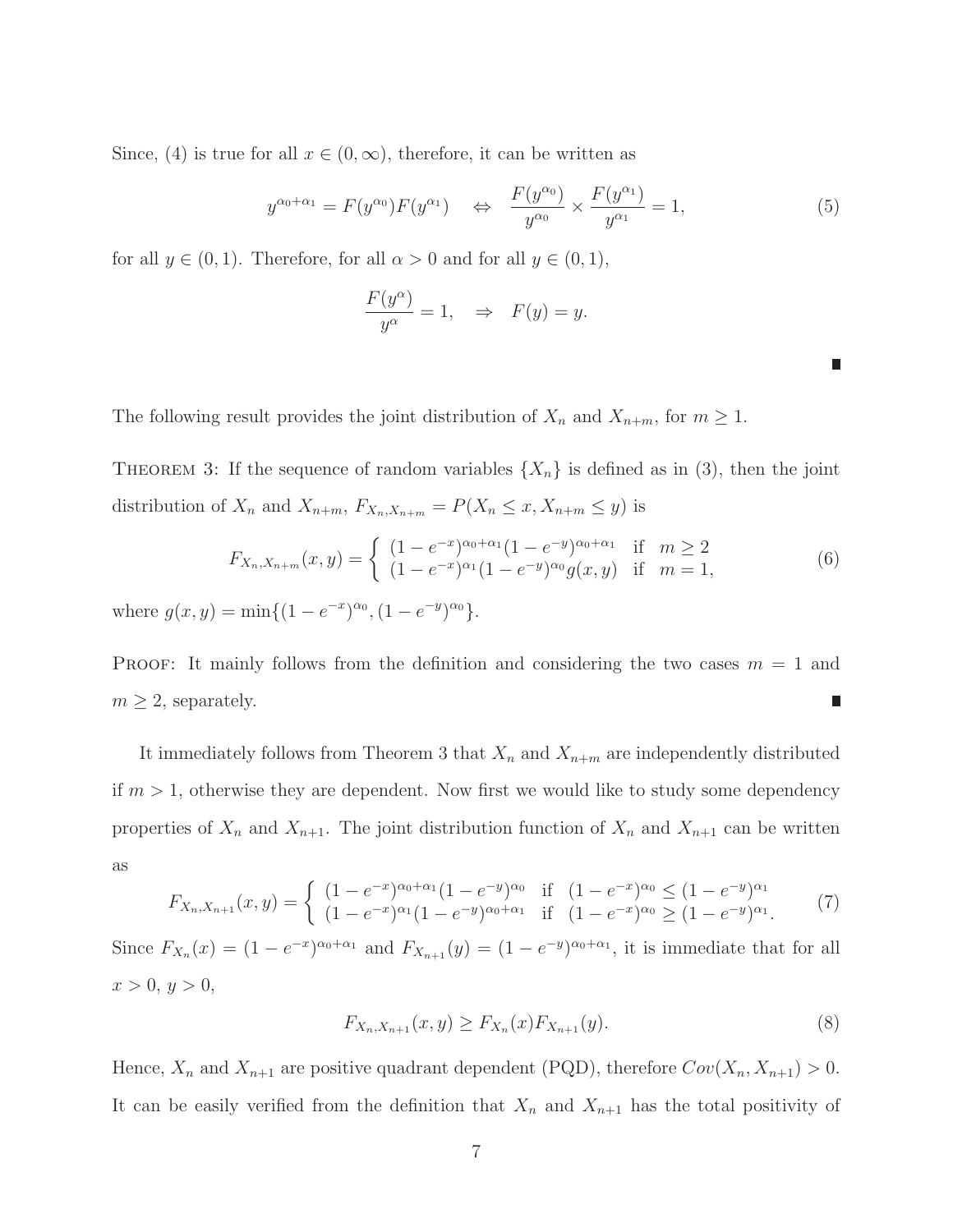order two  $(T P_2)$  property. Hence,  $(X_n, X_{n+1})$  has left tail decreasing (LTD) as well as left corner set decreasing (LCSD) properties, see for example Nelsen [16].

It can be easily seen that the joint distribution function  $F_{X_n,X_{n+1}}(x, y)$  has the following copula function

$$
C(u,v) = \begin{cases} uv^{\frac{\alpha_0}{\alpha_0 + \alpha_1}} & \text{if } u^{\frac{\alpha_0}{\alpha_0 + \alpha_1}} \le v^{\frac{\alpha_1}{\alpha_0 + \alpha_1}} \\ u^{\frac{\alpha_1}{\alpha_0 + \alpha_1}} v & \text{if } u^{\frac{\alpha_0}{\alpha_0 + \alpha_1}} \ge v^{\frac{\alpha_1}{\alpha_0 + \alpha_1}}. \end{cases}
$$
(9)

Therefore, if we use  $\delta = \frac{\alpha_0}{\alpha}$  $\frac{\alpha_0}{\alpha_0 + \alpha_1}$ , then

$$
C(u,v) = \begin{cases} uv^{\delta} & \text{if } u^{\delta} \le v^{1-\delta} \\ u^{1-\delta}v & \text{if } u^{\delta} \ge v^{1-\delta}. \end{cases}
$$
 (10)

Based on the copula function, the following dependence measures can be easily obtained. For example, the Kendall's  $\tau$  becomes

$$
\tau = \frac{\delta(1-\delta)(1-\delta(1-\delta))}{d^3 + \delta(1-\delta) + \delta^2(1-\delta)^2 + (1-\delta)^3}.
$$

It can be easily seen that the minimum value of Kendall's  $\tau$  is zero, and it becomes maximum at  $\delta = \frac{1}{2}$  $\frac{1}{2}$ , and the maximum value is  $\frac{1}{3}$ . The Spearman's  $\rho$  becomes

$$
\rho = \frac{3\delta(1-\delta)}{\delta^2 - \delta + 2}.
$$

In this case the minimum value of Spearman's  $\rho$  is zero, and it becomes maximum at  $\delta =$ 1  $\frac{1}{2}$ , and the maximum value is  $\frac{3}{7}$ . Therefore, both Kendall's  $\tau$  and Spearman's  $\rho$  become maximum when  $\alpha_0 = \alpha_1$ .

We need the following notations for further development. The sets  $S_1$ ,  $S_2$  and the curve C will be defined as follows.

$$
S_1 = \{(x, y); x > 0, y > 0, (1 - e^{-x})^{\alpha_0} < (1 - e^{-y})^{\alpha_1}\}\
$$
\n(11)

$$
S_2 = \{(x, y); x > 0, y > 0, (1 - e^{-x})^{\alpha_0} > (1 - e^{-y})^{\alpha_1}\}\
$$
\n(12)

$$
C = \{(x, y); x > 0, y > 0, (1 - e^{-x})^{\alpha_0} = (1 - e^{-y})^{\alpha_1}.\}
$$
\n(13)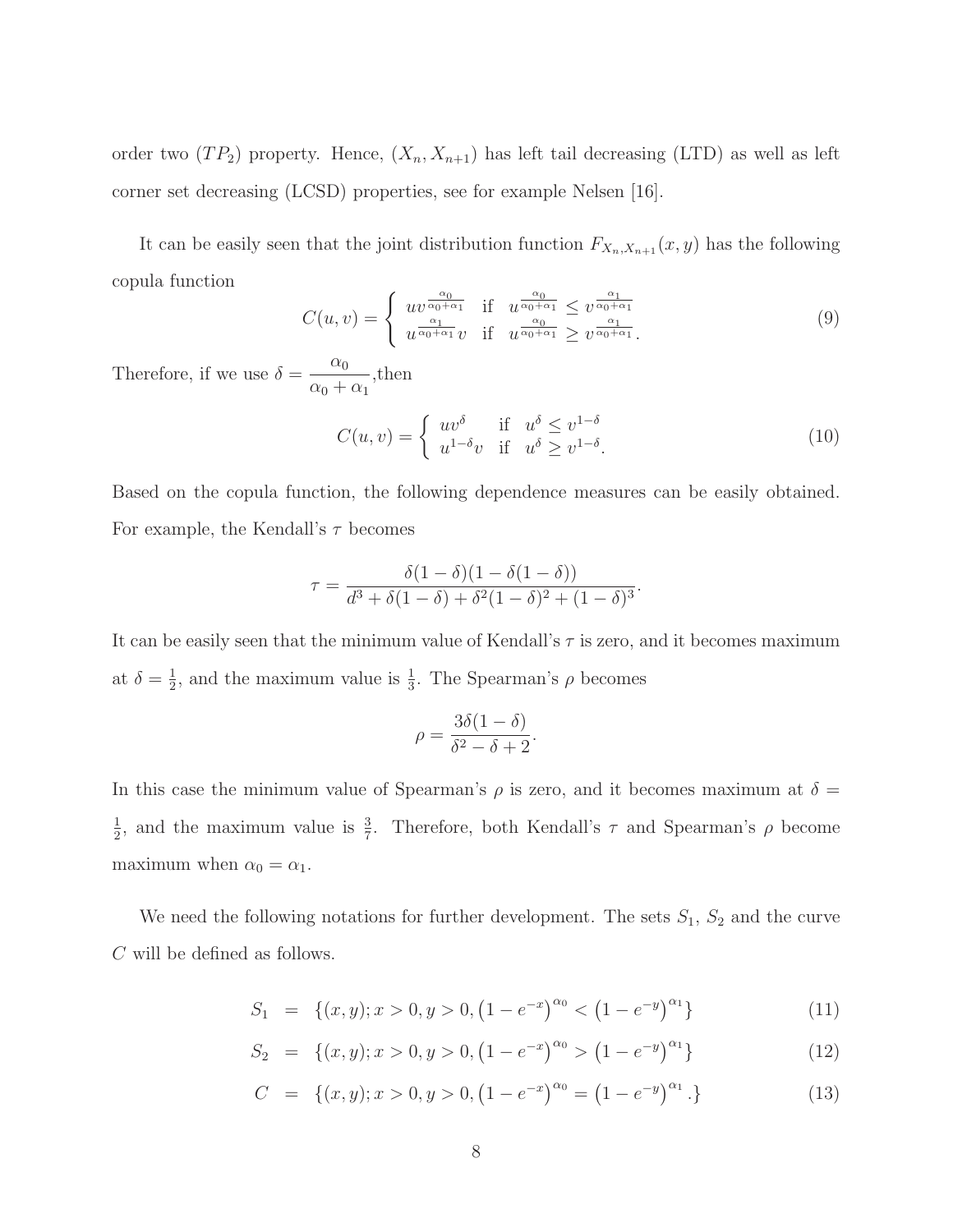Note that the curve C has the parametric form  $(t, \gamma(t))$ , where  $\gamma(t) = -\ln\left(1 - (1 - e^{-t})^{\frac{\alpha_0}{\alpha_1}}\right)$ , for  $0 < t < \infty$ .

The following theorem shows that the joint distribution of  $X_n$  and  $X_{n+1}$  is a singular distributions. It means, although both  $X_n$  and  $X_{n+1}$  are absolutely continuous, there is a positive probability that  $X_n = X_{n+1}$ . The joint distribution function of  $X_n$  and  $X_{n+1}$  can be decomposed uniquely as an absolute continuous part and a singular part.

THEOREM 4: If the sequence of random variables  $\{X_n\}$  is same as defined in (3), then the joint CDF of  $X_n$  and  $X_{n+1}$  can be written as

$$
F_{X_n, X_{n+1}}(x, y) = pF_a(x, y) + (1 - p)F_x(x, y), \qquad (14)
$$

here

$$
p = \frac{\alpha_0^2 + \alpha_1^2}{\alpha_0^2 + \alpha_1^2 + \alpha_0 \alpha_1}, \qquad F_s(x, y) = (g(x, y))^{\frac{\alpha_0^2 + \alpha_1^2 + \alpha_0 \alpha_1}{\alpha_0 \alpha_1}} \quad \text{and}
$$

$$
F_a(x, y) = \frac{\alpha_0^2 + \alpha_1^2 + \alpha_0 \alpha_1}{\alpha_0^2 + \alpha_1^2} \left\{ (1 - e^{-x})^{\alpha_1} (1 - e^{-y})^{\alpha_0} g(x, y) \right\} - \frac{\alpha_0 \alpha_1}{\alpha_0^2 + \alpha_1^2} (g(x, y))^{\frac{\alpha_0^2 + \alpha_1^2 + \alpha_0 \alpha_1}{\alpha_0 \alpha_1}}
$$

PROOF: Note that p and  $F_a(x, y)$  can be obtained from  $F_{X_n, X_{n+1}}(x, y)$  as follows

$$
p = \int_0^\infty \int_0^\infty \frac{\partial^2}{\partial x \partial y} F_{X_n, X_{n+1}}(x, y)
$$

and

$$
pF_a(x,y) = \int_0^x \int_0^y \frac{\partial^2}{\partial u \partial v} F_{X_n, X_{n+1}}(u, v).
$$

From

$$
\frac{\partial^2}{\partial x \partial y} F_{X_n, X_{n+1}}(x, y) = \begin{cases} f_1(x, y) & \text{if } (x, y) \in S_1 \\ f_2(x, y) & \text{if } (x, y) \in S_2, \end{cases}
$$

where

$$
f_1(x,y) = \alpha_0(\alpha_0 + \alpha_1)e^{-(x+y)}(1 - e^{-x})^{\alpha_0 + \alpha_1 - 1}(1 - e^{-y})^{\alpha_0 - 1}
$$
  

$$
f_2(x,y) = \alpha_1(\alpha_0 + \alpha_1)e^{-(x+y)}(1 - e^{-x})^{\alpha_0 - 1}(1 - e^{-y})^{\alpha_0 + \alpha_1 - 1},
$$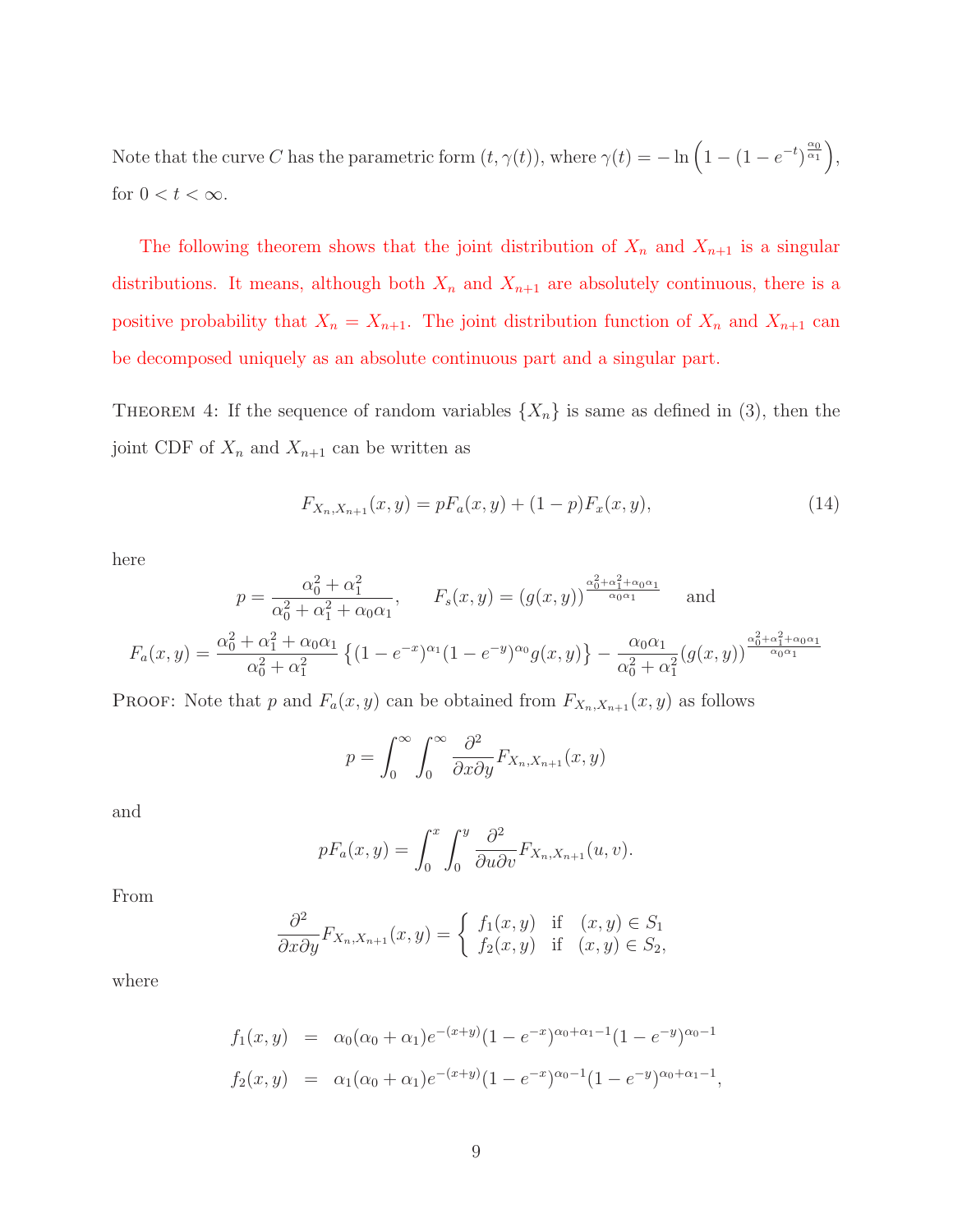the expressions for p and  $F_a(x, y)$  can be obtained. Once, we obtain p and  $F_a(x, y)$ ,  $F_s(x, y)$ can be obtained by subtraction.

Alternatively, the probabilistic arguments also can be given. Suppose A is the following event:

$$
A = \left\{-\ln\left(1 - U_n^{\frac{1}{\alpha_0}}\right) > -\ln\left(1 - U_{n-1}^{\frac{1}{\alpha_1}}\right)\right\} \cap \left\{-\ln\left(1 - U_n^{\frac{1}{\alpha_1}}\right) > -\ln\left(1 - U_{n+1}^{\frac{1}{\alpha_0}},\right)\right\}
$$

then

$$
P(X_n \le x, X_{n+1} \le y) = P(X_n \le x, X_{n+1} \le y|A)P(A) + P(X_n \le x, X_{n+1} \le y|A^c)P(A^c).
$$

Now consider

$$
P(X_n \le x, X_{n+1} \le y|A) = (g(x, y))^{\frac{\alpha_0^2 + \alpha_1^2 + \alpha_0 \alpha_1}{\alpha_0 \alpha_1}}
$$

and

$$
P(A) = P\left[U_{n-1}^{\frac{\alpha_0}{\alpha_1}} < U_n, U_{n+1}^{\frac{\alpha_1}{\alpha_0}} < U_n\right] = \int_0^1 u^{\frac{\alpha_1}{\alpha_0} + \frac{\alpha_0}{\alpha_1}} du = \frac{\alpha_0 \alpha_1}{\alpha_0^2 + \alpha_1^2 + \alpha_0 \alpha_1} = 1 - p.
$$

Moreover,  $P(X_n \le x, X_{n+1} \le y | A^c)$  can be obtained by subtraction. Clearly,  $F_s(x, y)$  is the singular part, as its mixed partial derivative is 0 in  $S_1 \cup S_2$ , and  $P(X_n \le x, X_{n+1} \le y|A^c)$ is the absolute continuous part, as its mixed partial derivative is a proper bivariate density function. Г

Now we would like to obtain the joint probability density function with respect to a proper dominating measure. It will be needed to compute the maximum likelihood estimators of the unknown parameters and other associated statistical inferences based on density functions. We consider the following dominating measure, similarly as in Bemis, Bain and Higgins [5]. The dominating measure is the two dimensional usual Lebesgue measure on  $S_1 \cup S_2$ , and one dimensional Lebesgue measure defined on the curve  $C$ . Here a length is defined as the arc length on the curve C. One natural question is whether we can get different results using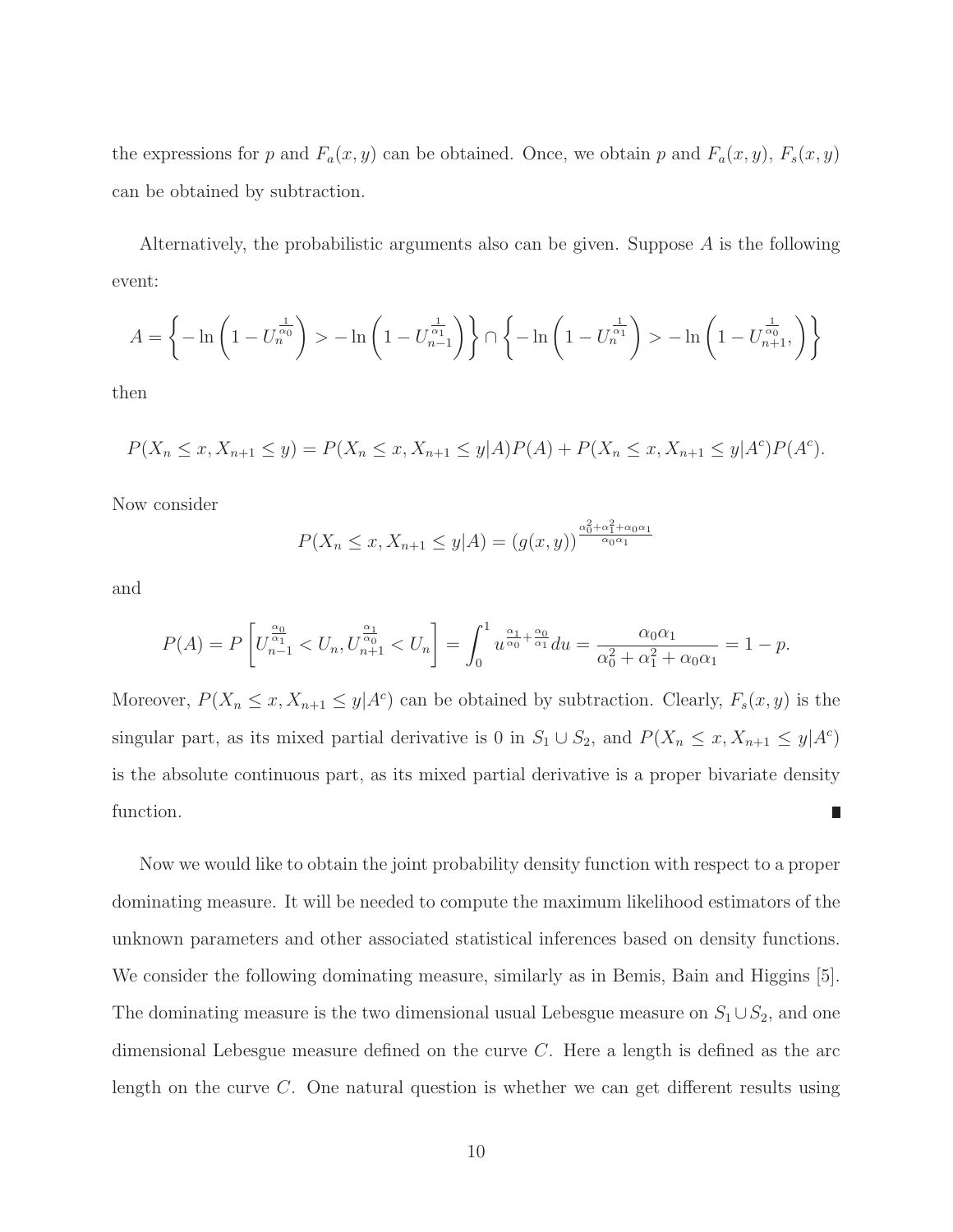different dominating measures. Fortunately, the answer is negative due to the application of the elementary results by Halmos [9], see also Bemis, Bain and Higgins [5] in this connection.

The following theorem provides the explicit form of the joint PDF of  $X_n$  and  $X_{n+1}$  based on the above dominating measure.

**THEOREM 5:** If  $\{X_n\}$  is same as defined in Theorem 3, then the joint PDF of  $X_n$  and  $X_{n+1}$ for  $x > 0$  and  $y > 0$  is

$$
f_{X_n,X_{n+1}}(x,y) = \begin{cases} f_1(x,y) & \text{if } (x,y) \in S_1 \\ f_2(x,y) & \text{if } (x,y) \in S_2 \\ f_0(x) & \text{if } y = \gamma(x), \end{cases}
$$
(15)

where  $f_1(x, y)$  and  $f_2(x, y)$  are same as defined before, and

$$
f_0(x) = \alpha_1 \times (1 - e^{-x})^{\frac{\alpha_0^2 + \alpha_1^2 + \alpha_0 \alpha_1 - \alpha_0}{\alpha_1}} \times \left(1 - (1 - e^{-x})^{\frac{\alpha_0}{\alpha_1}}\right).
$$

PROOF: To prove Theorem 4, we need to show that for all  $0 < x, y < \infty$ ,

$$
F_{X_n,X_{n+1}}(x,y) = \int \int_{B_1} f_1(u,v) du dv + \int \int_{B_2} f_2(u,v) du dv + \int_0^{h(x,y)} f_0(u) |\gamma'(u)| du,
$$

here for  $A(x, y) = \{(u, v); 0 < u \le x, 0 < v \le y\}$ ,  $B_1 = A(x, y) \cup S_1$ ,  $B_2 = A(x, y) \cup S_2$ , and  $h(x, y) = \min \left\{ x, -\ln \left[ 1 - (1 - e^{-y}) \frac{\alpha_1}{\alpha_1} \right] \right\}$  $\alpha_0$  $\left.\rule{0pt}{2.5pt}\right\}$ . The first part, namely  $\int$  $B_1$  $f_1(u, v)dudv +$  $\int$  $B<sub>2</sub>$  $f_2(u, v)dudv = pF_a(x, y),$ 

has already shown in Theorem 3. Therefore, the result is proved if we can show that

$$
\int_0^{h(x,y)} f_0(u) |\gamma'(u)| du = (1 - p) F_s(x, y).
$$

Since,

$$
|\gamma'(u)| = \frac{\alpha_0}{\alpha_1} \times \frac{1}{1 - (1 - e^{-u})^{\frac{\alpha_0}{\alpha_1}}} \times (1 - e^{-u})^{\frac{\alpha_0}{\alpha_1} - 1} \times e^{-u},
$$

$$
\int_0^{h(x,y)} f_0(u)|\gamma'(u)|du = \alpha_0 \int_0^{h(x,y)} e^{-u} (1 - e^{-u})^{\frac{\alpha_0^2 + \alpha_1^2 + \alpha_0 \alpha_1}{\alpha_1} - 1} du
$$
  
=  $(1 - p)(1 - e^{-u})^{\frac{\alpha_0^2 + \alpha_1^2 + \alpha_0 \alpha_1}{\alpha_1}}\Big|_0^{h(x,y)} = (1 - p)F_s(x, y).$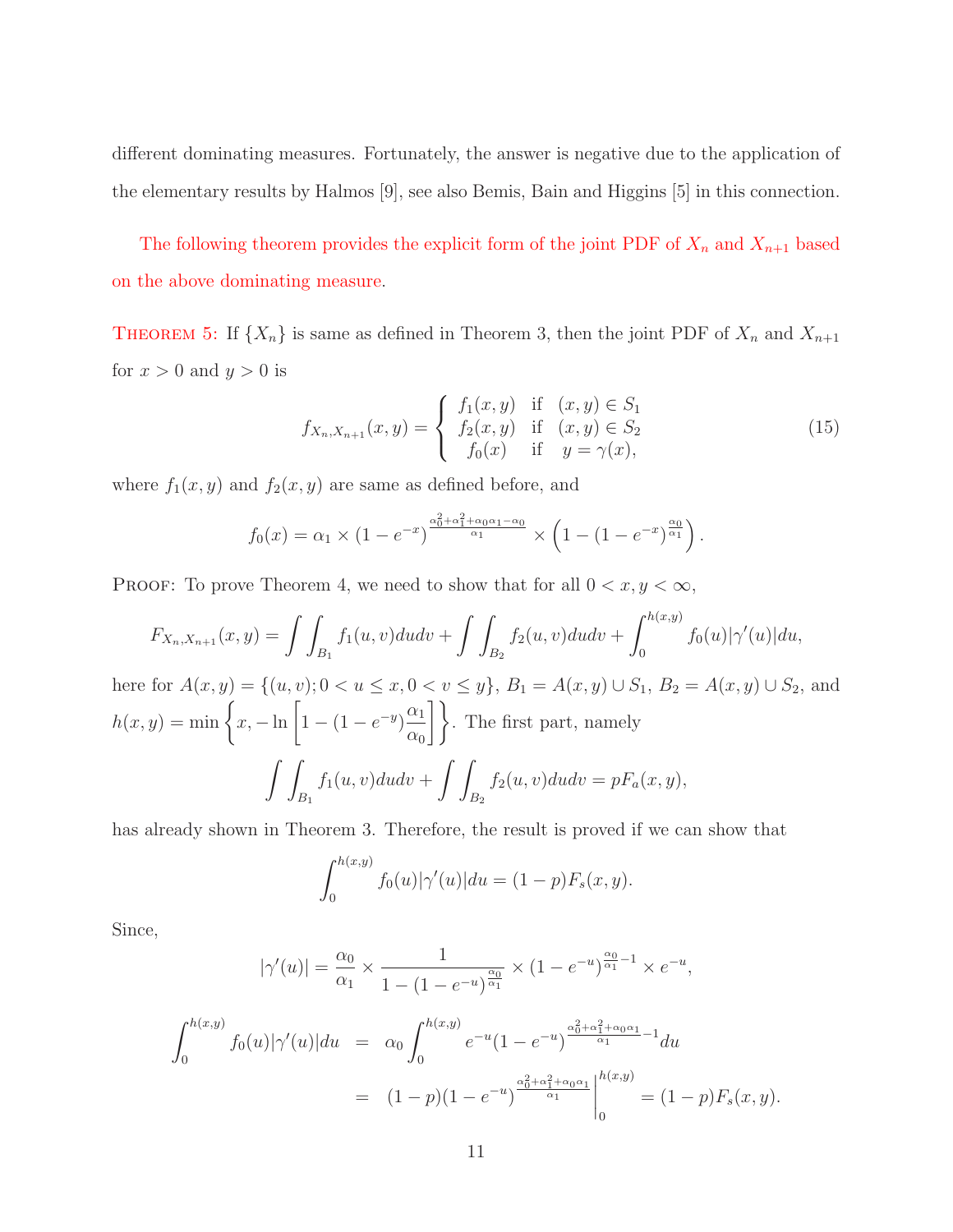$\mathbb{R}^2$ 

Observe that if  $\alpha_0 = \alpha_1 = \alpha$ , then (15) can be written as

$$
f_{X_n,X_{n+1}}(x,y) = \begin{cases} f_1(x,y) & \text{if } x < y \\ f_2(x,y) & \text{if } x > y \\ f_0(x) & \text{if } x = y, \end{cases}
$$

here

$$
f_1(x, y) = 2\alpha^2 e^{-(x+y)} (1 - e^{-x})^{2\alpha - 1} (1 - e^{-y})^{\alpha - 1}
$$
  
\n
$$
f_2(x, y) = 2\alpha^2 e^{-(x+y)} (1 - e^{-x})^{\alpha - 1} (1 - e^{-y})^{2\alpha - 1}
$$
  
\n
$$
f_0(x) = \alpha e^{-x} (1 - e^{-x})^{3\alpha - 1}.
$$

It can be easily seen that when  $\alpha_0 = \alpha_1$ , then  $(X_n, X_{n+1})$  follows a bivariate generalized exponential distribution as proposed by Kundu and Gupta [12]. Based on the Markovian property of  $\{X_n\}$ , the joint PDF of  $X_1, \ldots, X_n$  can be written as

$$
f_{X_1,\ldots,X_n}(x_1,\ldots,x_n) = \frac{\prod_{i=1}^{n-1} f_{X_i,X_{i+1}}(x_i,x_{i+1})}{\prod_{i=2}^n f_{X_i}(x_i)},
$$
\n(16)

and this will be useful to develop likelihood inference. Now we will study the behavior of the maximum and minimum of a GE process. Let

$$
Y_n = \max\{X_1, \ldots, X_n\} \quad \text{and} \quad Z_n = \min\{X_1, \ldots, X_n\}.
$$

Then it can be easily seen that for  $\alpha = \min{\{\alpha_0, \alpha_1\}},$ 

$$
P(Y_n \le x) = P(X_1 \le x, \dots, X_n \le x) = (1 - e^{-x})^{\alpha_0 + \alpha_1 + \alpha}
$$

and

$$
P(Z_n \ge x) = P(X_1 \ge x, \dots, X_n \ge x) = (P(X_2 \ge x | X_1 \ge x))^{n-1} P(X_1 \ge x).
$$

Moreover, by simple calculation, it follows that

$$
P(X_2 \ge x | X_1 \ge x) = 1 - \frac{(1 - e^{-x})^{\alpha_0 + \alpha_1} (1 - (1 - e^{-x})^{\alpha})}{1 - (1 - e^{-x})^{\alpha_0 + \alpha_1}}.
$$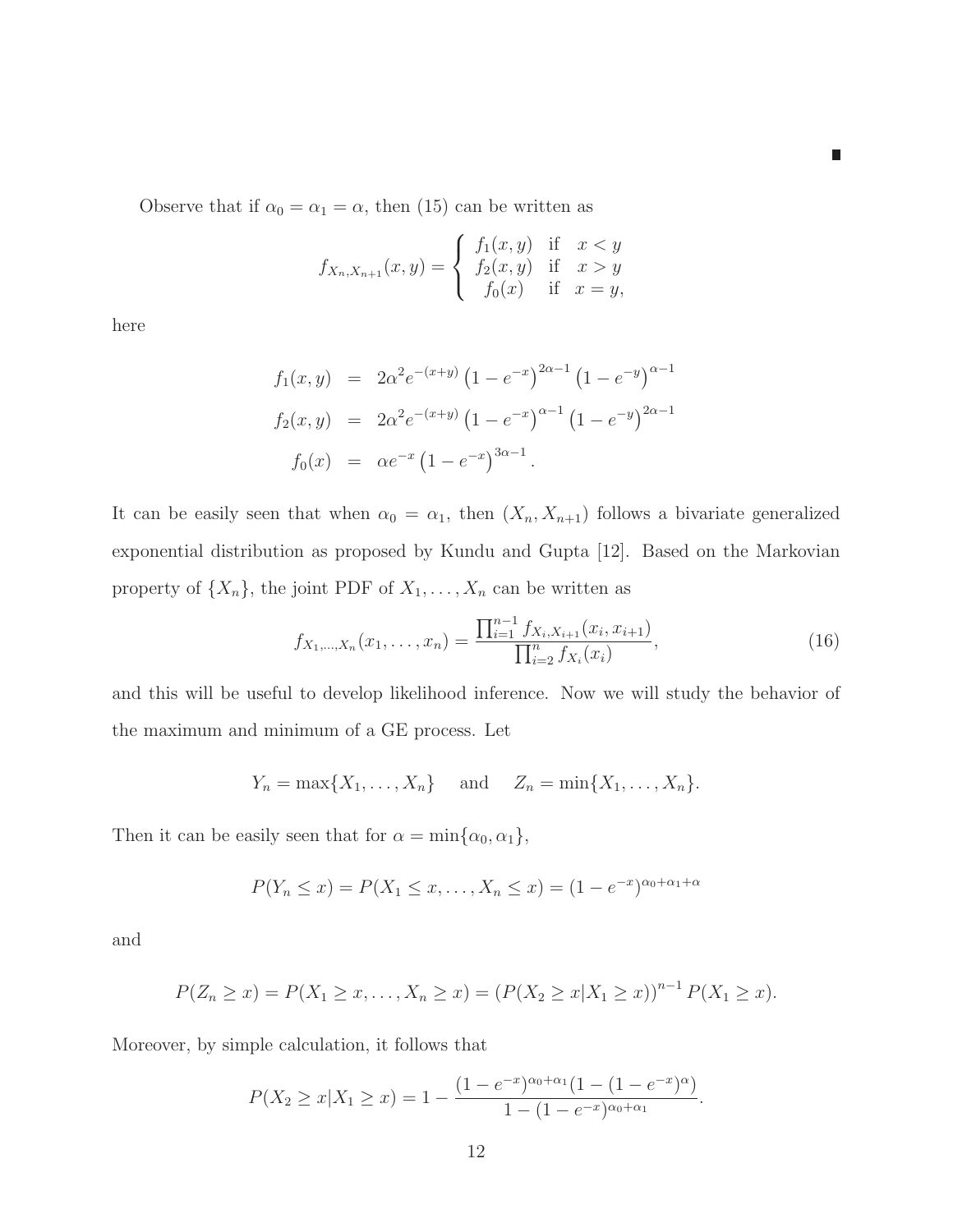Now we will discuss about the stopping time. We define the stopping time as the minimum time so that the process exceeds a certain level say L. Let us define a new discrete random variable  $N$ , which denotes the stopping time, i.e.

$$
\{N = k\} \Leftrightarrow \{X_1 \le L, X_2 \le L, \dots, X_{k-1} \le L, X_k > L\}.
$$

Here k can take values  $1, 2, \ldots$  Therefore, if  $p = (1 - e^{-L})$ , then

$$
P(N = 1) = P(X_1 > L) = 1 - P(X_1 \le L) = 1 - p^{\alpha_0 + \alpha_1}
$$
  
\n
$$
P(N = 2) = P(X_1 \le L, X_2 > L) = P(X_1 \le L) - P(X_1 \le L, X_2 \le L) = p^{\alpha_0 + \alpha_1} - p^{\alpha_0 + \alpha_1 + \alpha}
$$
  
\n
$$
\vdots
$$
  
\n
$$
P(N = k) = p^{\alpha_0 + \alpha_1 + (k-2)\alpha} - p^{\alpha_0 + \alpha_1 + (k-1)\alpha}.
$$

The probability generating function  $G_N(s)$  for N becomes

$$
G_N(s) = E(s^N) = \frac{(1 - p^{\alpha_0 + \alpha_1})z + z^2(p^{\alpha_0 + \alpha_1} - p^{\alpha})}{1 - p^{\alpha}z}.
$$

Different properties of the stopping time can be obtained from the probability generating function of N.

## 4 Maximum Likelihood Estimation

In this section we consider the maximum likelihood estimation of the unknown parameters based on a random sample of size n, say  $\mathbf{x} = \{x_1, \ldots, x_n\}$ , from a GE process. It is further assumed that the common scale parameter is also present, i.e.  $X_n$  can be written as

$$
X_n = \frac{1}{\lambda} \max \left\{ -\ln \left( 1 - U_n^{\frac{1}{\alpha_0}} \right), -\ln \left( 1 - U_{n-1}^{\frac{1}{\alpha_1}} \right) \right\}.
$$
 (17)

It is clear that the  $\{X_n\}$  process has two shape parameters  $\alpha_0$  and  $\alpha_1$ , and one scale parameter λ. We consider two cases separately (i)  $\alpha_0 = \alpha_1$  and (ii)  $\alpha_0 \neq \alpha_1$ . It is observed that when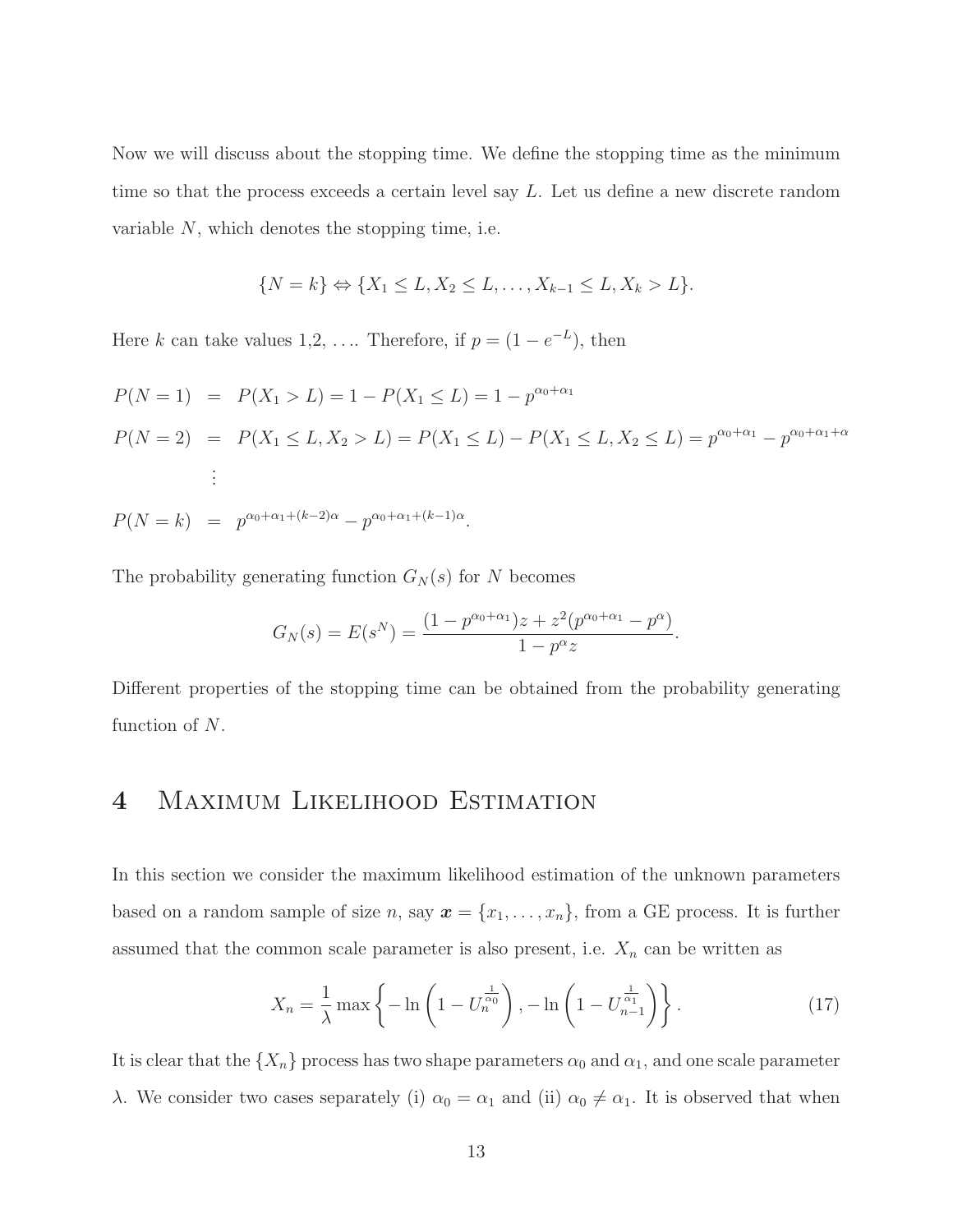$\alpha_0 = \alpha_1 = \alpha$ , the MLEs can be obtained by solving only one non-linear equation. On the other hand when  $\alpha_0 \neq \alpha_1$ , the MLEs are obtained by solving a two-dimensional optimization problem.

#### 4.1 CASE I:  $\alpha_0 = \alpha_1 = \alpha$

Note that in presence of the scale parameter, the joint density function of  $X_n$  and  $X_{n+1}$  is  $(15)$ , where

$$
f_1(x,y) = 2\alpha^2 \lambda^2 e^{-\lambda(x+y)} \left(1 - e^{-\lambda x}\right)^{2\alpha - 1} \left(1 - e^{-\lambda y}\right)^{\alpha - 1}
$$
  
\n
$$
f_2(x,y) = 2\alpha^2 \lambda^2 e^{-\lambda(x+y)} \left(1 - e^{-\lambda x}\right)^{\alpha - 1} \left(1 - e^{-\lambda y}\right)^{2\alpha - 1}
$$
  
\n
$$
f_0(x) = \alpha \lambda e^{-\lambda x} \left(1 - e^{-\lambda x}\right)^{3\alpha - 1}.
$$
\n(18)

Let us use the following notations:

$$
A_1 = \{i; 1 \le i \le n-1, x_i < x_{i+1}\}, \quad A_2 = \{i; 1 \le i \le n-1, x_i > x_{i+1}\},
$$
\n
$$
A_0 = \{i; 1 \le i \le n-1, x_i = x_{i+1}\},
$$

and

$$
|A_0| = n_0, |A_1| = n_1, |A_2| = n_2.
$$

Clearly,  $n_0 + n_1 + n_2 = n - 1$ . Moreover, we also define  $f_{X_i}(x; \alpha, \lambda)$  and  $f_{X_i|X_{i-1}=y}(x; \alpha, \lambda)$ as the density function of  $X_i$  and the conditional density function of  $X_i$  given  $X_{i-1} = y$ , respectively. Now based on the observations, the log-likelihood function of the observed data becomes, see (16),

$$
l(\alpha, \lambda | Data) = \ln f_{X_1}(x_1; \alpha, \lambda) + \sum_{i=2}^n \ln f_{X_i | X_{i-1} = x_{i-1}}(x_i; \alpha, \lambda)
$$
  
= 
$$
\sum_{i=1}^{n-1} \ln f_{X_i, X_{i+1}}(x_i, x_{i+1}; \alpha, \lambda) - \sum_{i=2}^{n-1} \ln f_{X_i}(x_i; \alpha, \lambda)
$$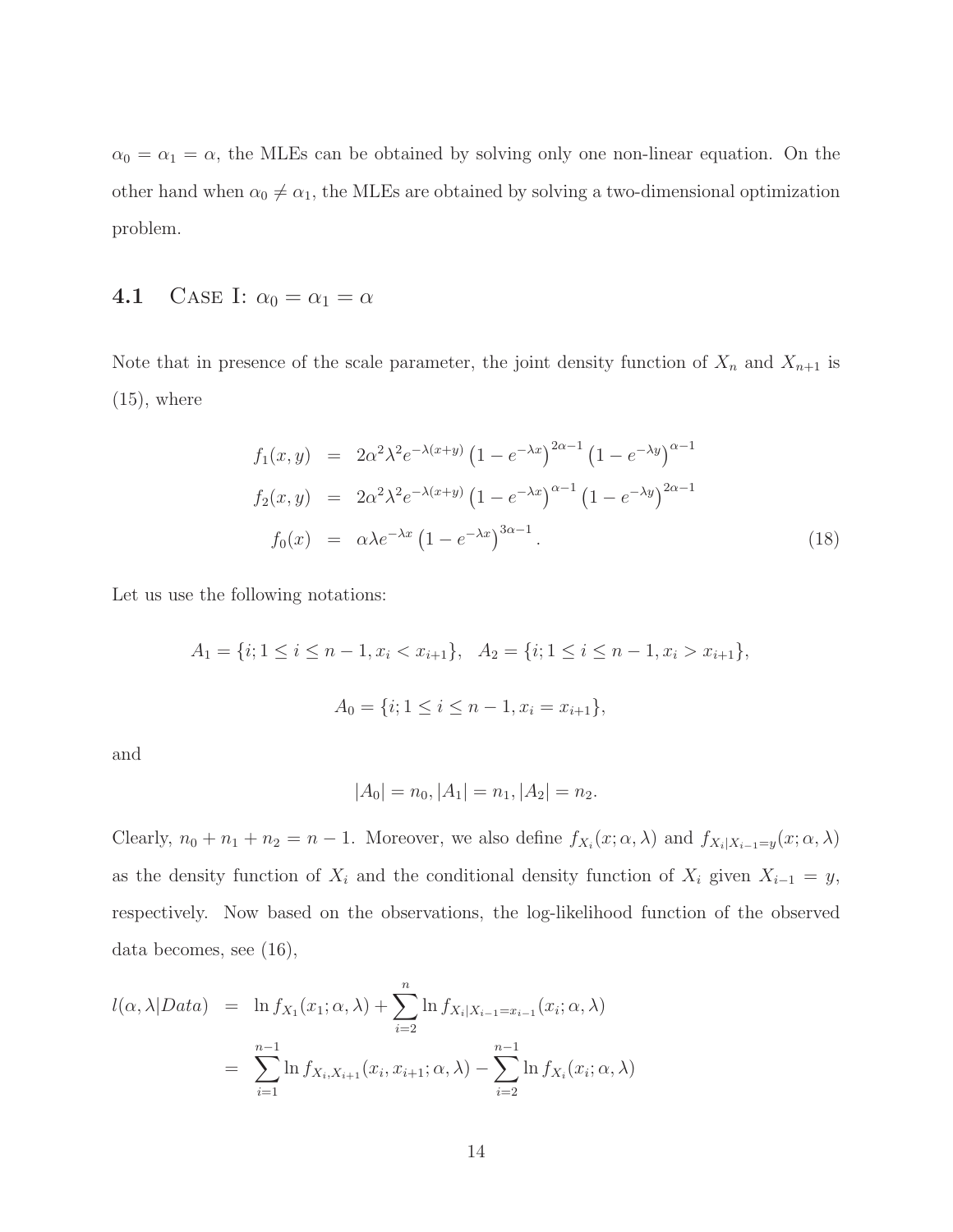$$
= \sum_{i \in I_0 \cup I_i \cup I_2} \ln f_{X_i, X_{i+1}}(x_i, x_{i+1}; \alpha, \lambda) - \sum_{i=2}^{n-1} \ln f_{X_i}(x_i; \alpha, \lambda)
$$
  
=  $c + (n_1 + n_2 + 2) \ln \alpha + \alpha g_1(\lambda, x) + (n_1 + n_2 + 2) \ln \lambda - \lambda g_2(\boldsymbol{x}) + g_3(\lambda, \boldsymbol{x}).$ 

Here  $c$  is a constant, and

$$
g_1(\lambda, \mathbf{x}) = 2 \sum_{i \in A_1} \ln(1 - e^{-\lambda x_i}) + \sum_{i \in A_1} \ln(1 - e^{-\lambda x_{i+1}}) + \sum_{i \in A_2} \ln(1 - e^{-\lambda x_i}) + 2 \sum_{i \in A_2} \ln(1 - e^{-\lambda x_{i+1}})
$$
  

$$
- \sum_{i=2}^{n-1} \ln(1 - e^{-\lambda x_i})
$$
  

$$
g_2(\mathbf{x}) = \left[ \sum_{i \in A_1 \cup A_2} (x_i + x_{i+1}) + \sum_{A_0} x_i - \sum_{i=2}^{n-1} x_i \right]
$$
  

$$
g_3(\lambda, \mathbf{x}) = - \sum_{i \in A_1 \cup A_2} \ln(1 - e^{-\lambda x_i}) - \sum_{i \in A_1 \cup A_2} \ln(1 - e^{-\lambda x_{i+1}}) - \sum_{i \in A_0} \ln(1 - e^{-\lambda x_i}) + \sum_{i=2}^{n-1} \ln(1 - e^{-\lambda x_i}).
$$

Hence, for a given  $\lambda$ , the MLE of  $\alpha$ , say,  $\hat{\alpha}(\lambda)$  can be obtained as

$$
\widehat{\alpha}(\lambda) = -\frac{n_1 + n_2 + 2}{g_1(\lambda, \mathbf{x})},\tag{19}
$$

and the MLE of  $\lambda$  can be obtained by maximizing

$$
h(\lambda) = -(n_1 + n_2 + 2) \ln(g_1(\lambda, \boldsymbol{x})) + (n_1 + n_2 + 2) \ln \lambda - \lambda g_2(\boldsymbol{x}) + g_3(\lambda, \boldsymbol{x}).
$$

The maximization of  $h(\lambda)$  involves solving a one-dimensional optimization problem. We can use bisection method to compute  $\hat{\lambda}$ , the maximum of  $h(\lambda)$ . Once  $\hat{\lambda}$  is obtained then  $\hat{\alpha}$  can be obtained as  $\widehat{\alpha}(\widehat{\lambda})$  from (19). Due to complicated nature of  $h(\lambda)$ , it is not possible to prove that it is an unimodal function. We propose to plot  $h(\lambda)$  as a function of  $\lambda$ , to get an idea about  $\widehat{\lambda}$ . The details have been illustrated in the Synthetic Experiments and Data Analysis sections.

#### **4.2** CASE II:  $\alpha_0 \neq \alpha_1$

Now we will consider the MLEs of the unknown parameters, when  $\alpha_0 \neq \alpha_1$ . Therefore, in this case we have three unknown parameters. In this case the joint PDF of  $X_n$  and  $X_{n+1}$  in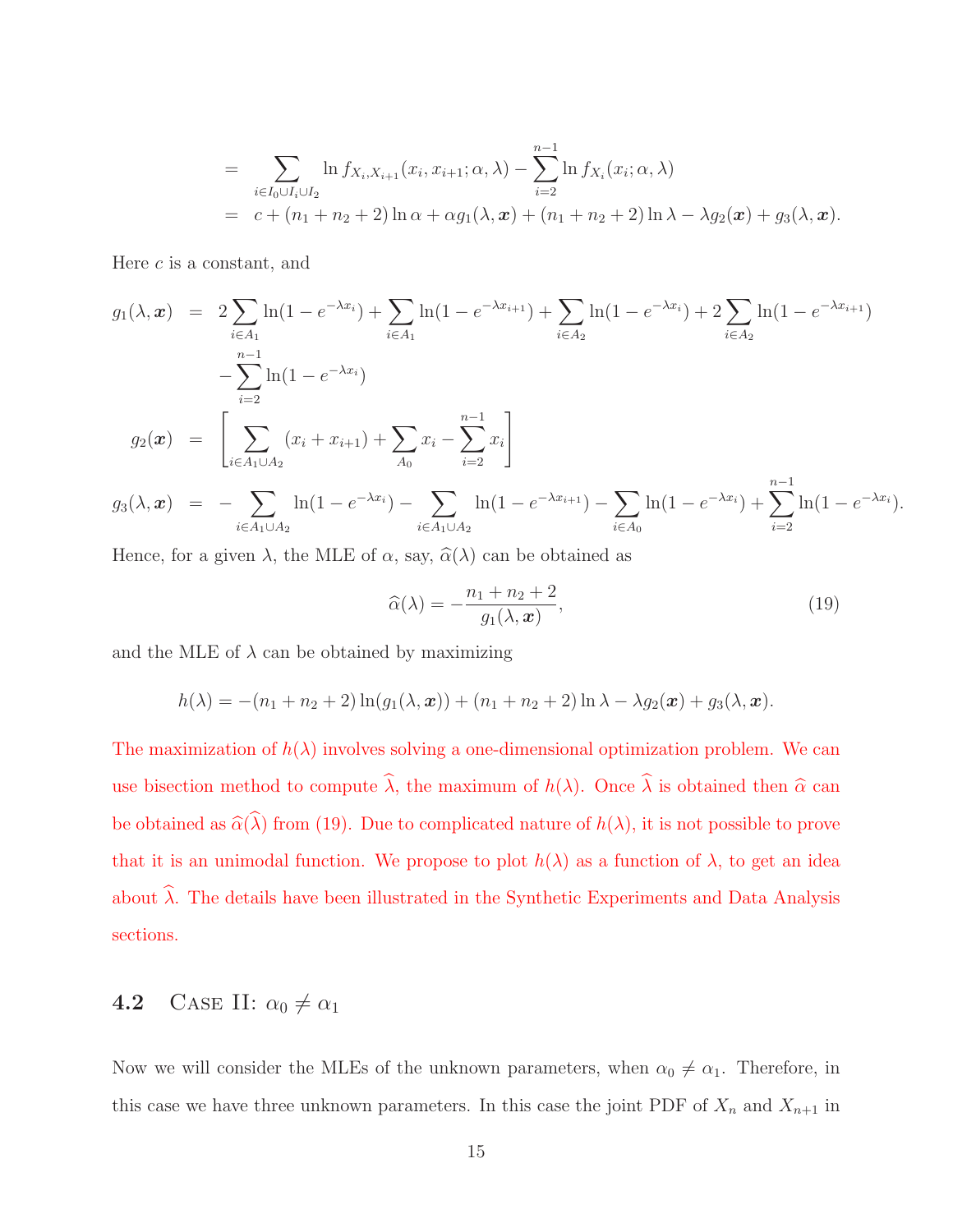presence of the scale parameter  $\lambda$  is (15), where

$$
f_1(x,y) = \alpha_0(\alpha_0 + \alpha_1)\lambda^2 e^{-\lambda(x+y)} (1 - e^{-\lambda x})^{\alpha_0 + \alpha_1 - 1} (1 - e^{-\lambda y})^{\alpha_0 - 1}
$$
  
\n
$$
f_2(x,y) = \alpha_1(\alpha_0 + \alpha_1)\lambda^2 e^{-\lambda(x+y)} (1 - e^{-\lambda x})^{\alpha_1 - 1} (1 - e^{-\lambda y})^{\alpha_0 + \alpha_1 - 1}
$$
  
\n
$$
f_0(x) = \alpha_1\lambda (1 - e^{-\lambda x})^{\frac{\alpha_0^2 + \alpha_1^2 + \alpha_0\alpha_1 - \alpha_0}{\alpha_1}} (1 - (1 - e^{-\lambda x})^{\frac{\alpha_0}{\alpha_1}}).
$$

We reparametrize as  $(\alpha_0, \alpha_1, \lambda)$  to  $(\gamma, \alpha_1, \lambda)$ , where  $\gamma =$  $\alpha_0$  $\frac{\alpha_0}{\alpha_1}$ . We use the following notations:

$$
A_1(\gamma) = \{i; 1 \le i \le n - 1, (1 - e^{-\lambda x_i}) < (1 - e^{-\lambda x_{i+1}})^{\gamma}\},
$$
  
\n
$$
A_2(\gamma) = \{i; 1 \le i \le n - 1, (1 - e^{-\lambda x_i}) > (1 - e^{-\lambda x_{i+1}})^{\gamma}\},
$$
  
\n
$$
A_0(\gamma) = \{i; 1 \le i \le n - 1, (1 - e^{-\lambda x_i}) = (1 - e^{-\lambda x_{i+1}})^{\gamma}\},
$$

and  $n_1(\gamma) = |A_1(\gamma)|$ ,  $n_2(\gamma) = A_2(\gamma)|$ ,  $n_0(\gamma) = |A_0(\gamma)|$ . Therefore, based on the above notations, the log-likelihood function becomes

$$
l(\gamma, \alpha_1, \lambda | \mathbf{x}) = \ln f_{X_1}(x_1; \gamma, \alpha_1, \lambda) + \sum_{i=2}^n \ln f_{X_i | X_{i-1} = x_{i-1}}(x_i; \gamma, \alpha_1, \lambda)
$$
  
\n
$$
= \sum_{i=1}^{n-1} \ln f_{X_i, X_{i+1}}(x_i, x_{i+1}; \gamma, \alpha_1, \lambda) - \sum_{i=2}^{n-1} \ln f_{X_i}(x_i; \gamma, \alpha_1, \lambda)
$$
  
\n
$$
= (2n_1(\gamma) + 2n_2(\gamma) + n_0(\gamma)) \ln \alpha_1 + \alpha_1 h_1(\lambda, \gamma, \mathbf{x}) +
$$
  
\n
$$
(2n_1(\gamma) + 2n_2(\gamma) + n_0(\gamma)) \ln \lambda - \lambda \sum_{i \in A_1(\gamma) \cup A_2(\gamma)} (x_i + x_{i+1}) +
$$
  
\n
$$
n_1(\gamma) (\ln \gamma + \ln(1 + \gamma)) + n_2(\gamma) \ln(1 + \gamma) +
$$
  
\n
$$
\sum_{i \in A_0(\gamma)} \ln(1 - (1 - e^{-\lambda x_i})^{\gamma}) - \sum_{i \in A_1(\gamma) \cup A_2(\gamma)} \ln(1 - e^{-\lambda x_i}) -
$$
  
\n
$$
\sum_{i \in A_1(\gamma) \cup A_2(\gamma)} \ln(1 - e^{-\lambda x_{i+1}}) - \sum_{i \in A_0(\gamma)} \ln(1 - e^{-\lambda x_i})
$$

where

$$
h_1(\lambda, \gamma, \mathbf{x}) = (1 + \gamma) \sum_{i \in A_1(\gamma)} \ln(1 - e^{-\lambda x_i}) + \gamma \sum_{i \in A_1(\gamma)} \ln(1 - e^{-\lambda x_{i+1}}) +
$$
  

$$
(1 + \gamma) \sum_{i \in A_2(\gamma)} \ln(1 - e^{-\lambda x_{i+1}}) + \gamma \sum_{i \in A_2(\gamma)} \ln(1 - e^{-\lambda x_i}) +
$$
  

$$
(1 + \gamma + \gamma^2) \sum_{i \in A_0(\gamma)} \ln(1 - e^{-\lambda x_i}).
$$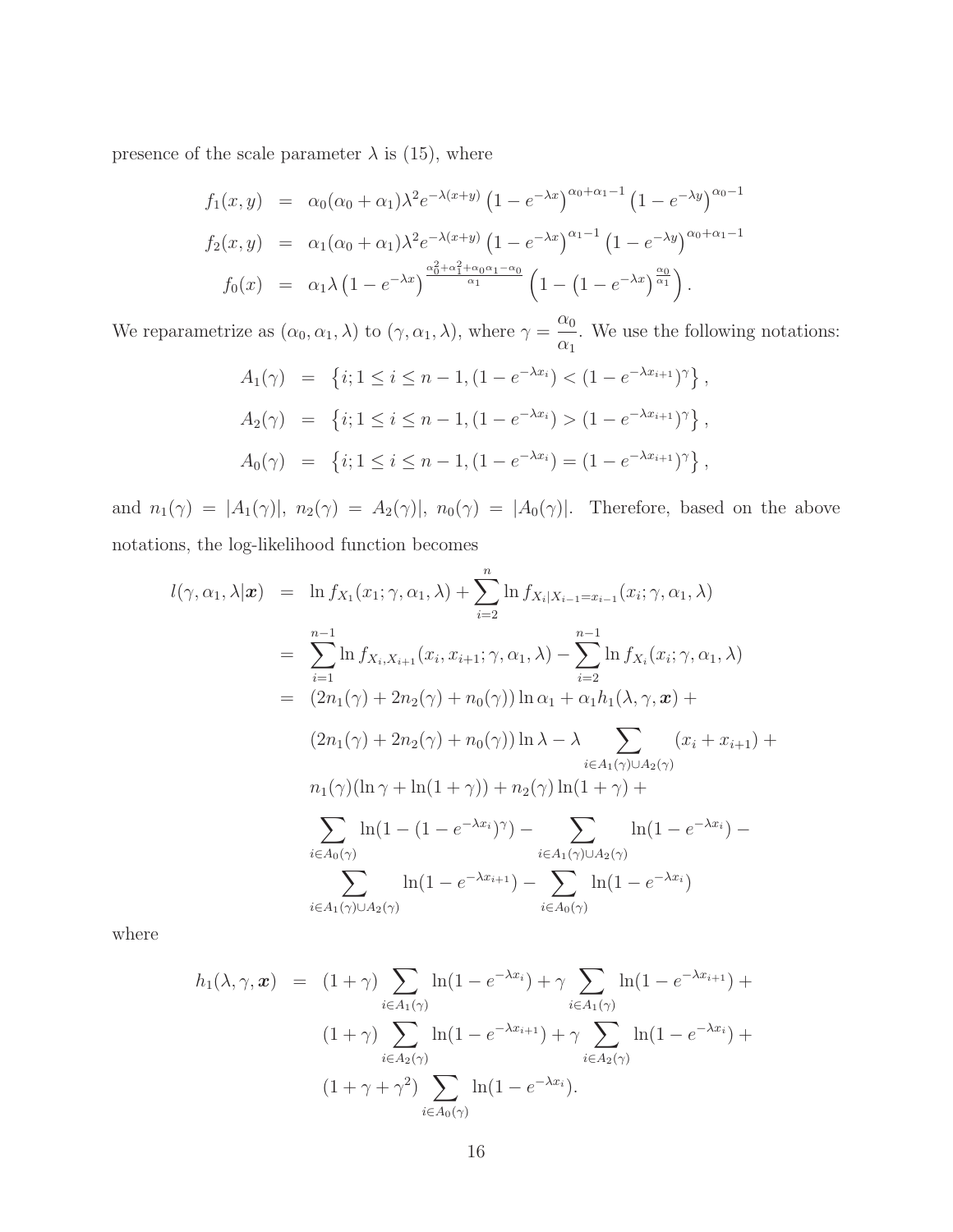For fixed  $\gamma$  and  $\lambda$ , the MLE of  $\alpha_1$ , say  $\widehat{\alpha}_1(\gamma, \lambda)$  can be obtained as

$$
\widehat{\alpha}_1(\gamma,\lambda) = -\frac{2n_1(\gamma) + 2n_2(\gamma) + n_0(\gamma)}{h_1(\lambda,\gamma,\boldsymbol{x})}.
$$
\n(20)

Hence, the MLEs of  $\gamma$  and  $\lambda$  can be obtained by maximizing numerically  $l(\gamma, \hat{\alpha}_1(\gamma, \lambda), \lambda)$ with respect to  $\gamma$  and  $\lambda$ . Note that it is a two-dimensional optimization problem. Newton-Raphson or some iterative methods may be used to compute  $\hat{\gamma}$  and  $\hat{\lambda}$ , the MLEs of  $\gamma$  and λ, respectively. Once  $\hat{\gamma}$  and  $\hat{\lambda}$  are obtained, the MLE of α can be obtained as  $\hat{\alpha}(\hat{\gamma}, \hat{\lambda})$  from (20). One needs a starting values to start any iterative process. In this respect, we suggest to use the contour plot of the profile log-likelihood function  $l(\gamma, \hat{\alpha}_1(\gamma, \lambda), \lambda)$ . The details will be illustrated in the Synthetic Experiments and Data Analysis sections.

#### 5 SYNTHETIC EXPERIMENTS

In this section we provide the analyses of two synthetic data sets. Two data sets have been simulated: (i)  $\alpha_0 = \alpha_1 = \alpha$ , (ii)  $\alpha_0 \neq \alpha_1$ .

#### 5.1 SYNTHETIC DATA SET 1:

In this case we have generated the data set of size  $n = 100$  with the following parameters:

$$
\alpha_0 = \alpha_1 = \alpha = 2.0
$$
 and  $\lambda = 1.0$ .

The generated  $\{x_1, \ldots, x_{100}\}$  has been plotted in Figure 1. We first computed the MLE of  $\lambda$ by maximizing the profile log-likelihood function  $h(\lambda)$  as mentioned in the previous section. The profile log-likelihood function  $h(\lambda)$  has been plotted in Figure 2. It is an unimodal function. Therefore, MLEs are unique in this case. It clearly gives an idea that the MLE of  $\lambda$  lies between 0.5 and 1.5. We start our bisection method with these two boundaries, and the MLE of  $\lambda$  has been obtained as  $\widehat{\lambda} = 0.9058$ . Based on  $\widehat{\lambda}$ , the MLE of  $\alpha$  can be obtained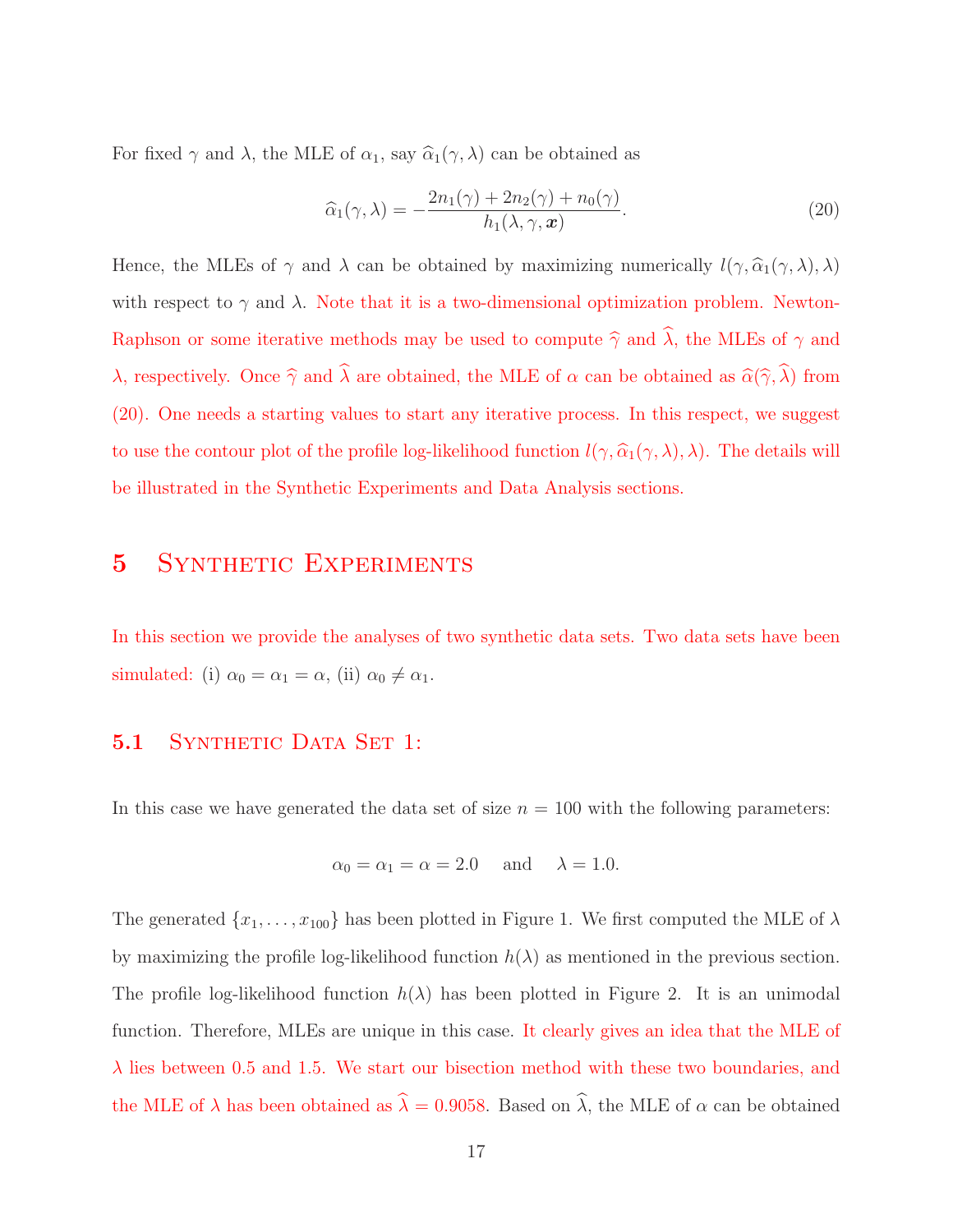as  $\hat{\alpha}$  =1.5164. We have used parametric bootstrap method to compute the 95% confidence intervals of  $\alpha$  and  $\lambda$  and they are (0.7132, 1.1015) and (0.9054, 2.1141), respectively.



Figure 1: Generated  $X_n$ , when  $\alpha_0 = \alpha_1 = \alpha = 2.0$  and  $\lambda = 1$ .



Figure 2: The profile log-likelihood of  $\lambda$ .

#### 5.2 SYNTHETIC DATA SET 2:

In this case a data set of size  $n = 100$ , has been generated using the following parameters:

$$
\alpha_0 = 2.0
$$
,  $\alpha_1 = 3.0$ , and  $\lambda = 1.0$ .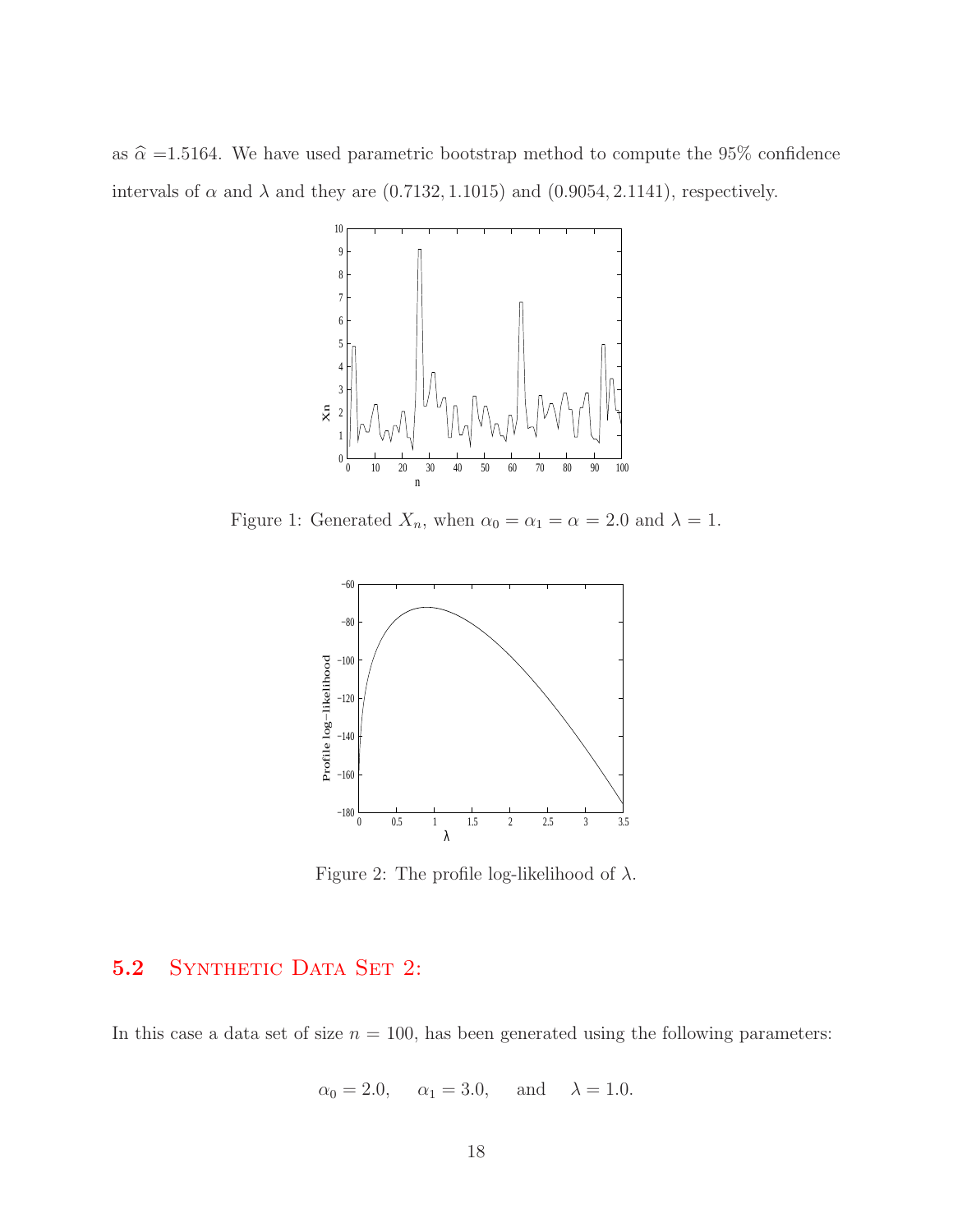

Figure 3: Generated  $X_n$ , when  $\alpha_0 = 2.0$ ,  $\alpha_1 = 3.0$  and  $\lambda = 1$ .

The data set has  $\{x_1, \ldots, x_{100}\}$  has been plotted in Figure 3.

Now we would like to compute the MLEs of the  $\alpha_1$ ,  $\gamma$  and  $\lambda$ , and they can be obtained by maximizing first the profile log-likelihood function  $h_1(\lambda, \gamma, x)$  as defined in Section 4.2. We provide the contour lot of  $h_1(\lambda, \gamma, x)$  in Figure 4. It indicates that the profile log-likelihood



Figure 4: The contour plot of the profile log-likelihood of  $\lambda$  and  $\gamma$ .

function of  $\lambda$  and  $\gamma$  is an unimodal function, hence the MLEs are unique. The contour plot provides a good idea about the initial guesses of  $\lambda$  and  $\gamma$ . We have started the iterative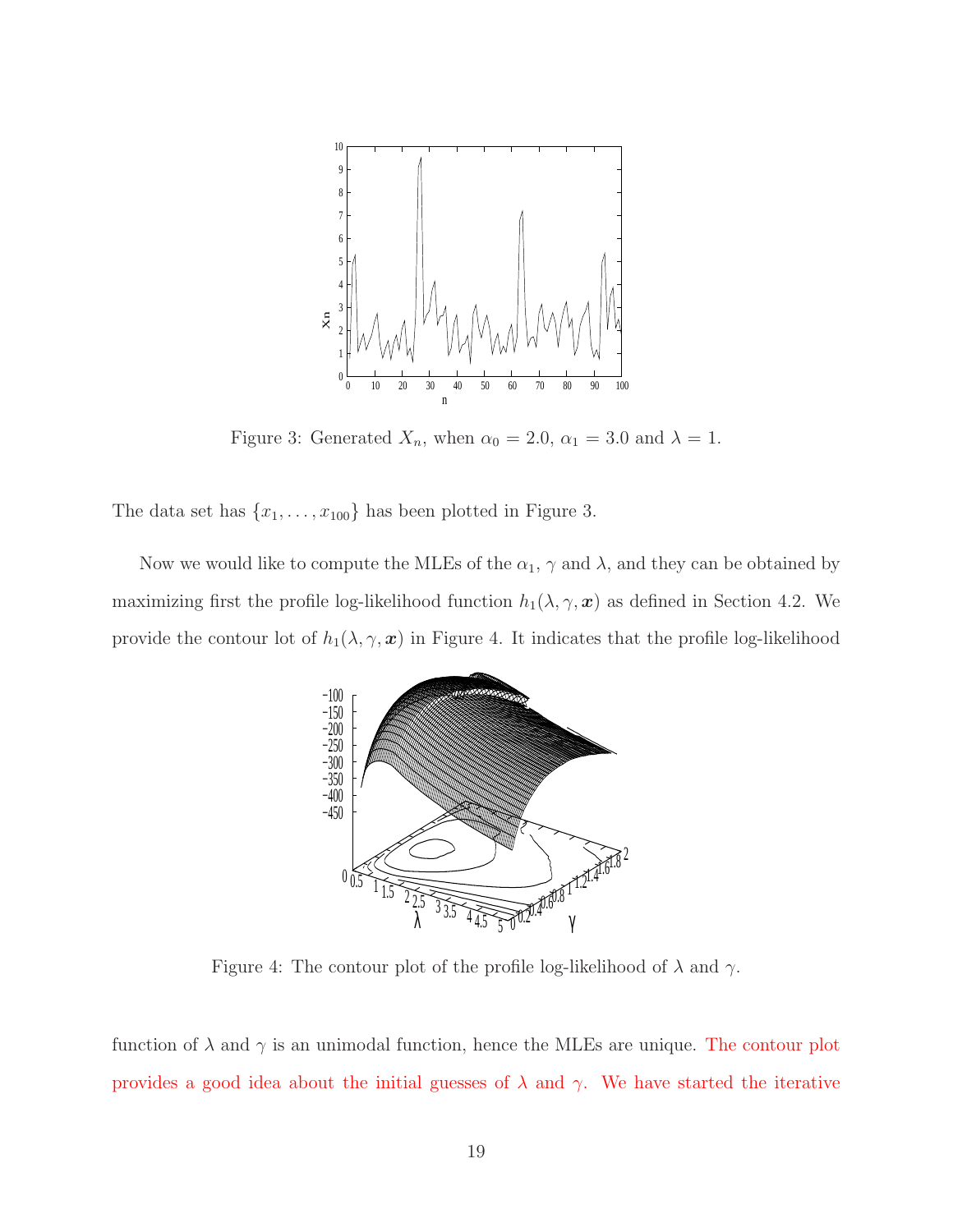

Figure 5: Gold price in Indian market for 45 days starting from October 06, 2020.

process with  $\lambda = 1$  and  $\gamma = 0.6$ . The iteration stops at  $\hat{\lambda} = 0.8699$  and  $\hat{\gamma} = 0.8500$ . Based on these, the MLEs of  $\alpha_0$ ,  $\alpha_1$  and  $\lambda$  become  $\hat{\alpha}_0 = 2.1338$ ,  $\hat{\alpha}_1 = 2.5103$  and  $\hat{\lambda} = 0.8699$ . In this case based on the parametric bootstrap the 95% confidence intervals for  $\alpha_0$ ,  $\alpha_1$  and  $\lambda$ are (1.5431,2.8342), (1.8775,3.2312) and (0.6754,1.1231), respectively.

# 6 Gold Price Data Analysis

In this section we present the analysis of gold-price data based on the proposed GE process to see how the proposed model and methods can be used in practice. This is a real data set of gold price per gram in Indian Rupees in Indian market of 45 days starting from October 06, 2020, and it has been obtained from the website as follows: https://www.bullionrates.com/gold/INR-history.htm. There is no trading during the weekends and holidays, hence we have data for 35 days. The minimum and maximum values were Rs.  $4230.02$  and Rs. 4642.32, respectively. We have scaled the data set by subtracting 4200 and divided by 100, to each data points. The scaled data set has been plotted in Figure 5. First we compute the MLEs of  $\alpha$  and  $\lambda$  based on the assumption  $\alpha_0 = \alpha_1 = \alpha$ . The profile loglikelihood function of  $\lambda$  has been plotted in Figure 6. It is an unimodal function, hence the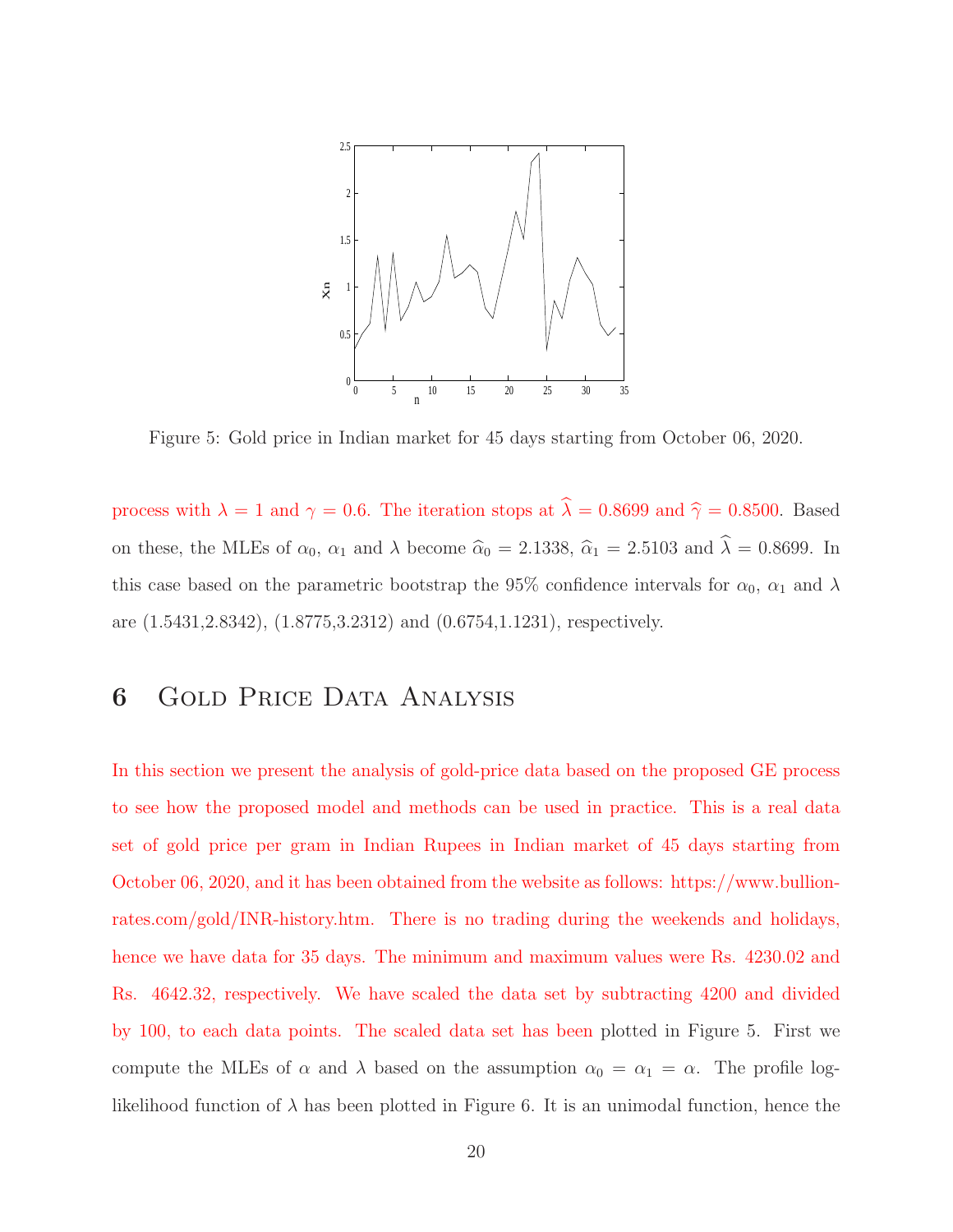

Figure 6: The profile log-likelihood function of  $\lambda$  for Gold price data.

MLEs are unique. The MLEs of  $\alpha$  and  $\lambda$  are  $\widehat{\lambda} = 2.4620$  and  $\widehat{\alpha} = 3.3498$ . The associated log-likelihood value is -11.4732, 95% confidence intervals of  $\lambda$  and  $\alpha$  are (1.9854,2.6831) and (2.9552,3.7454), respectively.

Based on the assumption  $\alpha_0 \neq \alpha_1$ , the MLEs of  $\lambda$ ,  $\alpha_0$  and  $\alpha_1$  are  $\hat{\lambda} = 2.3449, \hat{\alpha}_0 = 3.5312,$  $\hat{\alpha}_1 = 4.2684$ . The associated log-likelihood value is -9.0123 and 95% confidence intervals of  $\lambda$ ,  $\alpha_0$  and  $\alpha_1$  are (1.9756,2.7016), (2.9625,3.7523), (3.9598,4.6734), respectively. The contour plot of  $\lambda$  and  $\gamma$  is provided in Figure 7. From the contour plot of  $\gamma$  and  $\lambda$ , it is clear that the MLEs exist and they are unique.

Now one natural question is how to show that GE process fits the gold price data. We still do not have a proper goodness of fit test, but we have tried the following measures which ensures at least that it does not violate some of the sufficient conditions. If  $\{X_n\}$  is a GE process, then  $\{X_{2n-1}; n = 1, 2, \ldots\}$ , will be i.i.d. GE random variables, and similarity,  $\{X_{2n}; n = 1, 2, \ldots\}$  will be also i.i.d. GE random variables. Now we would like to test the following: first we would like to test whether  $\{x_1, x_3, \ldots, x_{35}\}$  are independently distributed or not, and then test whether they follow GE distribution or not. The same we want to do for  $\{x_2, x_4, \ldots, x_{34}\}\$ also. To test whether they are independent or not we have used run test,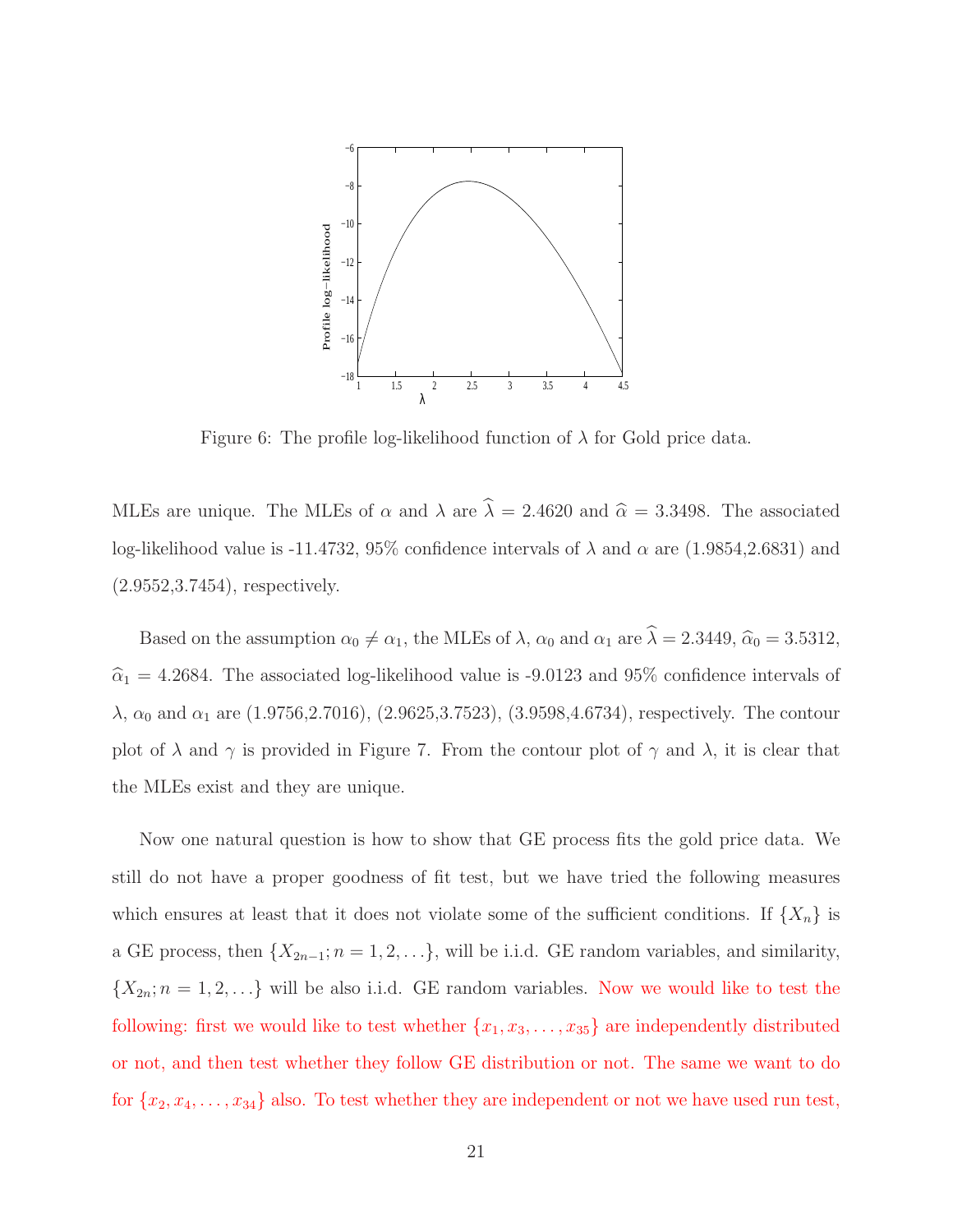

Figure 7: The contour plot of  $\gamma$  and  $\lambda$  for the gold-price log-likelihood function.

and for testing whether they follow GE distributions or not we have used Kolmogorv-Smirnov (KS) test.

We fit  $GE(\beta, \theta)$  to  $\{x_1, x_3, \ldots, x_{35}\}$ . The MLEs of  $\beta$  and  $\theta$  are  $\widehat{\beta} = 7.0863$  and  $\widehat{\theta} = 2.5866$ , respectively. The Kolmogorov-Smirnov (KS) distance between the empirical cumulative distribution function (CDF) and the fitted CDF is  $0.1437$  and the corresponding p value is 0.8513. We further perform the test of independence of  $\{x_1, x_3, \ldots, x_{35}\}$  based on run test, and the corresponding  $p$  value becomes 0.15. We have done the same procedure for  ${x_2, x_4, \ldots, x_{34}}$  also. In this case  $\hat{\beta} = 6.6324$  and  $\hat{\theta} = 2.3979$ . The KS distance and the corresponding p values are  $0.1326$  and  $0.9261$ , respectively. The p value based on run test is 0.45. Hence, we cannot reject the null hypothesis that  $\{x_1, x_3, \ldots, x_{35}\}$  is a random sample from a GE distribution, and the same for  $\{x_2, x_4, \ldots, x_{34}\}.$ 

We have further computed the first and second order autocorrelations of the data set and they are 0.0915 and 0.0402, respectively. We have obtained the distribution of the first order and second order autocorrelations for GE process based on simulations. The upper 90% percentile points of the first and second order autocorrelations are 0.1621 and 0.0504, respectively. Therefore, based on the observed first and second order autocorrelations, we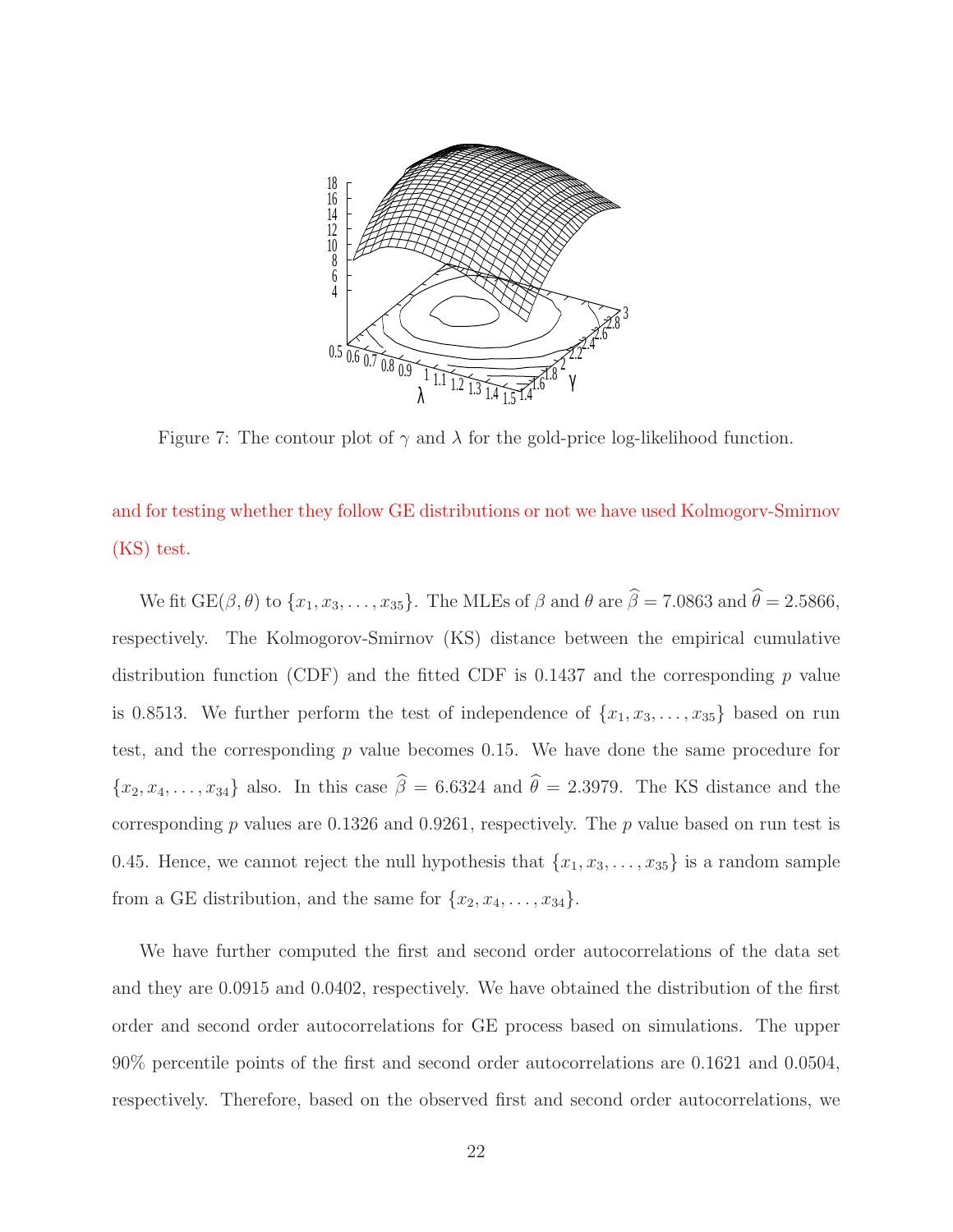cannot reject the hypothesis that the data are coming from a GE process and based on the log-likelihood values, we cannot reject the hypothesis that  $\alpha_0 = \alpha_1$ . Hence, we conclude that GE process with two equal shape parameters, fits the gold-price data well.

#### 7 Conclusions

In this paper we propose a new discrete time and continuous state space stationary process, and we named it as a GE process. It is called a stationary GE process as the marginals are GE distributions and it is a stationary process. The distinct feature of this proposed process is that the joint distribution of  $X_n$  and  $X_{n+1}$  is a singular distribution, due to this it can be used if there are some ties in the consecutive data points with positive probability. The existing Weibull or gamma processes do not have this feature.

The proposed GE process can be easily extended to a more general class of proportional reversed hazard (PRH) process, i.e. for a class of lifetime distribution functions which can be represented as follows:

$$
F(t; \alpha) = (F_0(t))^{\alpha}.
$$

Here  $F_0(t)$  is an absolutely continuous distribution, and  $F_0(t) = 0$ , for  $t \le 0$ , see for example Kundu and Gupta [13]. Now we can define PRH process as follows.

$$
X_n = \max\{F_0^{-1}(U_n^{\frac{1}{\alpha_0}}), F_0^{-1}(U_{n-1}^{\frac{1}{\alpha_1}})\},\
$$

where  $\{U_0, U_1, \ldots, \}$  is a sequence of i.i.d. Uniform  $(0,1)$  random variables,  $\alpha_0 > 0$  and  $\alpha_1 > 0$ . Most of the results what we have developed for the GE process, can be extended for the PRH process also. It will be interesting to develop proper inferential procedure and some model selection criteria for data analysis purposes. More work is needed along that direction.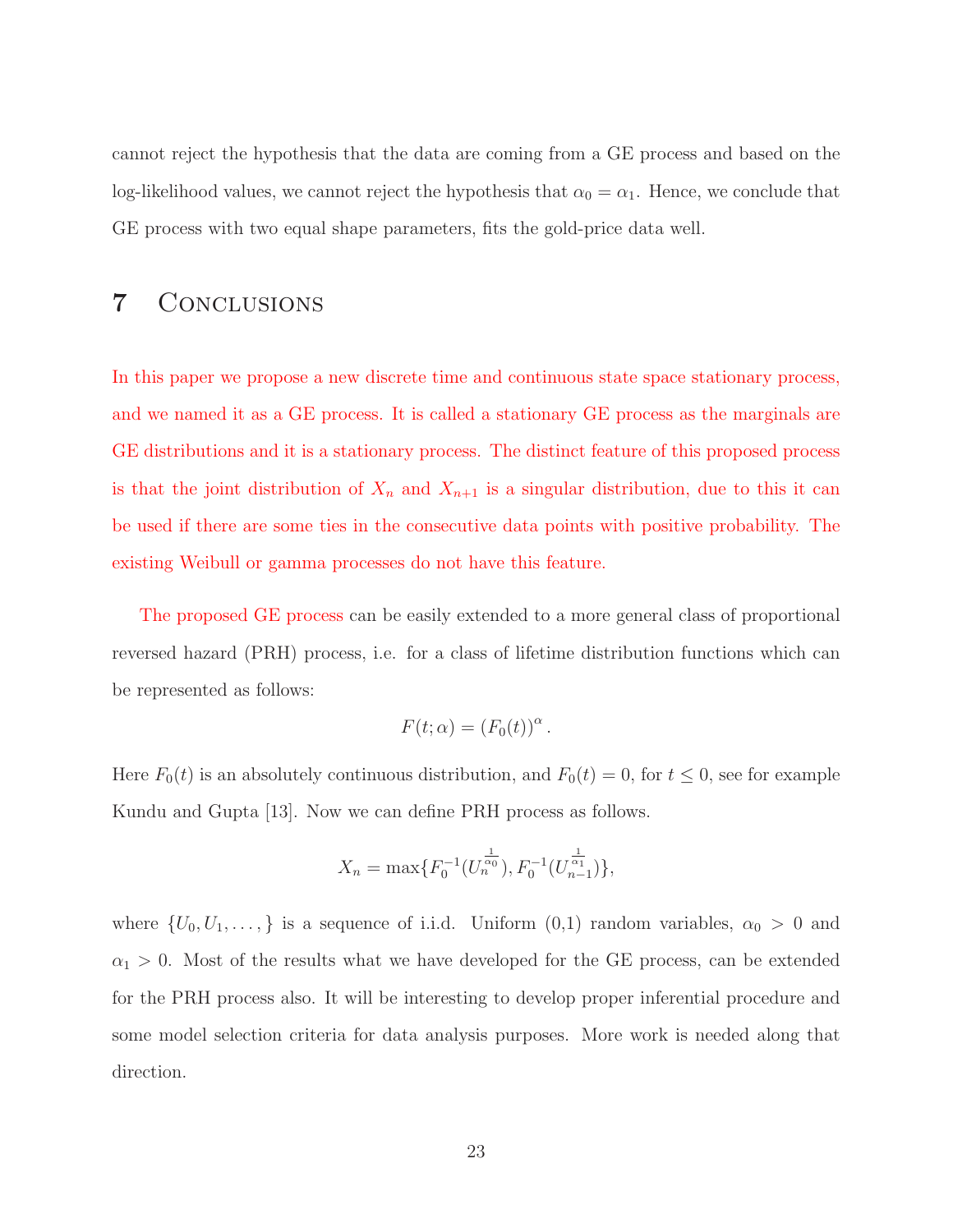#### Acknowledgements:

The authors would like to thank the unknown reviewers for making constructive suggestions which have helped to improve the earlier version of the manuscript significantly.

## CONFLICT OF INTEREST AND FUNDING STATEMENTS:

The author does not have any conflict of interest. The author did not receive any funding from any source in preparation of this manuscript.

#### References

- [1] Al-Hussaini, E.K. and Ahsanullah, M. (2015), Exponentiated distributions, Atlantis Press, Paris, France.
- [2] Arnold, B.C. (1993), "Logistic process involving Markovian minimization", Communications in Statistics - Theory and Methods, vol. 22, 1699 – 1707.
- [3] Arnold, B.C. (2001), "Pareto process", Handbook of Statistics, vol. 19, Eds. C.R. Rao and D.N. Shanbag, Elsevier, Amsterdam, 1- 33.
- [4] Arnold, B.C. and Hallet, T.J. (1989), "A characterization of the Pareto process among stationary processes of the form  $X_n = c \min(X_{n-1}, Y_n)$ ", Statistics and Probability Letters, vol. 8, 377 – 380.
- [5] Bemis,B., Bain,L.J. and Higgins,J.J. (1972), "Estimation and hypothesis testing for the parameters of a bivariate exponential distribution", Journal of the American Statistical Association, vol. 67, 927-929.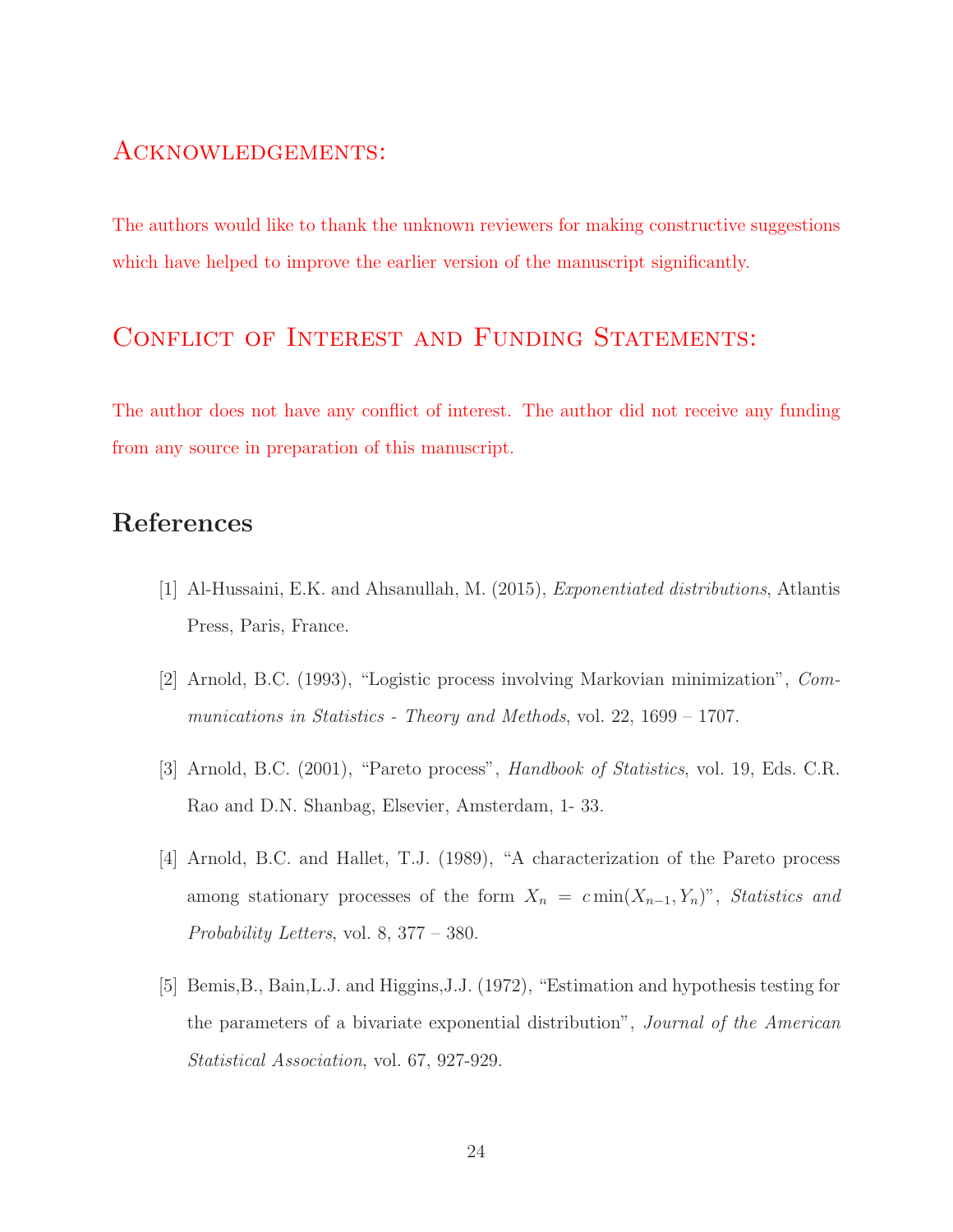- [6] Granger, C.W.J. and Andersen, A.P. (1978), "An introduction to bilinear time series models" Angewandte Statistik und Okonometrie, Heft 8. Vandenhoeck & Ruprecht, Gottingen. 94 pp.
- [7] Gupta, R.D. and Kundu, D. (1999), "Generalized exponential distribution", Australian and New Zealand Journal of Statistics, vol. 41, 173 – 188.
- [8] Gupta, R.D. and Kundu, D. (2007), "Generalized exponential distribution: Existing methods and recent developments", Journal of Statistical Planning and Inference, vol. 137, 3537 – 3547.
- [9] Halmos, P.R. (1950), Measure Theory, D. Van Nostrand Company, Inc., New York, N.Y..
- [10] Jayakumar, K. and Girish Babu, M. (2015), "Some generalizations of Weibull distribution and related processes", Journal of Statistical Theory and Applications, vol. 14, 425–434.
- [11] Jose, K.K., Ristić, M.M. and Joseph, A. (2011), "Marshall-Olkin bivariate Weibull distributions and processes", *Statistical Papers*, vol. 52, 789–798.
- [12] Kundu, D. and Gupta, R.D. (2009), "Bivariate generalized exponential distribution", *Journal of Multivariate Analysis*, vol.  $100, 581 - 593$ .
- [13] Kundu, D. and Gupta, R.D. (2010), "A class of bivariate models with proportional reversed hazard marginals", Sankhya, Ser. B vol. 72, 236 - 253.
- [14] Mudholkar, G.S. and Srivastava, D.K. (1993), "Exponentiated Weibull family for analyzing bathtub failure data", IEEE Transactions on Reliability, vol. 42, 299–302.
- [15] Nadarajah, S. (2011), "The exponentiated exponential distribution; a survey", Advances in Statistical Analysis, vol. 95, 219 – 251.